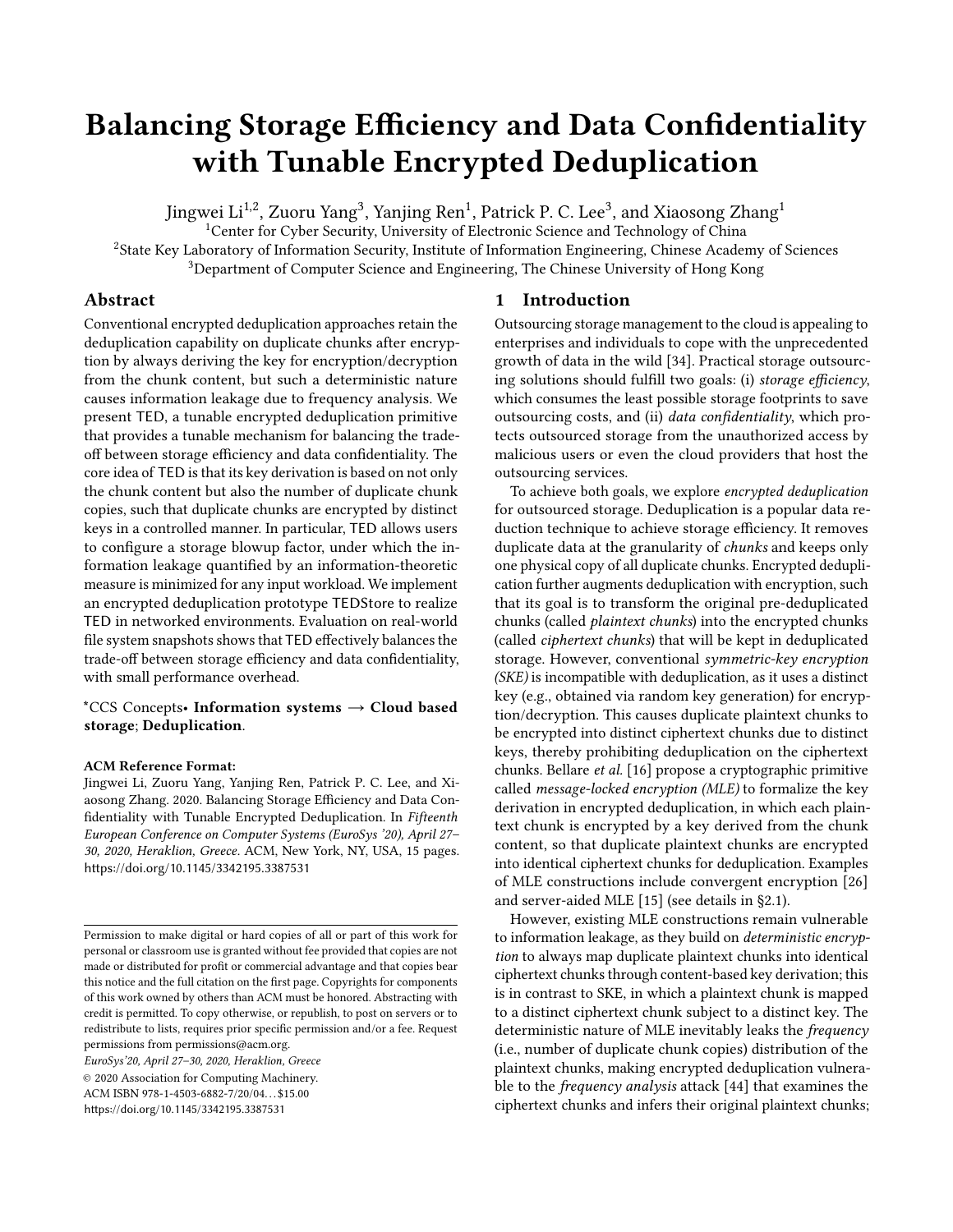hence, data confidentiality cannot be fully achieved.

Thus, encrypted deduplication poses a dilemma in choosing a proper cryptographic primitive: MLE achieves storage efficiency via deduplication but introduces frequency leakage due to its deterministic nature, while SKE is robust against frequency leakage but prohibits deduplication. Some existing approaches resolve the dilemma to some extent, but they rely on either expensive cryptographic primitives that are impractical, or simple heuristics with limited protection and configurability guarantees ([§2.4\)](#page-3-0). To our knowledge, there is no rigorous treatment in the literature of the trade-off between storage efficiency and data confidentiality in encrypted deduplication, and this motivates our work.

We present TED, a cryptographic primitive for enabling tunable encrypted deduplication in outsourced storage. TED provides a tunable mechanism that allows users to balance the trade-off between storage efficiency and data confidentiality. Its core idea is to augment the key derivation in MLE, such that the key used for encrypting/decrypting a chunk is derived from not only the chunk content but also the chunk frequency, so as to allow duplicate plaintext chunks to be encrypted by distinct keys (i.e., relaxing the deterministic encryption nature). To achieve storage efficiency, TED derives a distinct key only when the chunk frequency increases (i.e., more duplicates accumulate) by some factor, so that a large portion of duplicate plaintext chunks are still encrypted into identical ciphertext chunks to maintain the deduplication effectiveness.

Clearly, TED introduces a storage blowup over exact deduplication (i.e., all duplicates are removed by deduplication). Nevertheless, by limiting a small storage blowup, TED still maintains high storage savings via "near-exact" deduplication. For example, practical backup workloads under deduplication can achieve a storage saving of 90% (or a 10× deduplication ratio) [\[66\]](#page-14-2). If we limit the storage blowup to 20% over exact deduplication, then the storage saving reduces to 88% (or an 8.3× deduplication ratio), which remains significant.

To realize the idea of tuning the storage-confidentiality trade-off in encrypted deduplication, TED builds on three key design techniques:

- Sketch-based frequency counting, which leverages a compact data summary structure called sketch [\[23\]](#page-13-4) to estimate the frequencies of all chunks with bounded errors. Using a sketch not only reduces the memory usage for frequency counting, but also protects the chunk identities during frequency counting.
- Probabilistic key generation, which non-deterministically derives keys for duplicate plaintext chunks from a candidate set of keys to create distinct sequences of ciphertext chunks, while preserving the deduplication effectiveness. This avoids encrypting identical files into the same sequence of ciphertext chunks, and hence protects the information leakage of identical files.

• Automated parameter configuration, which formulates the parameter configuration problem as an optimization problem that minimizes the information leakage for an input workload subject to a configurable storage blowup factor over exact deduplication; here, the leakage is quantified by the information-theoretic measure Kullback-Leibler distance (KLD) (or relative entropy) [\[40\]](#page-14-3) with respect to the uniform distribution of chunk frequencies. This allows users to readily configure a storage blowup factor based

We implement a proof-of-concept encrypted deduplication prototype called TEDStore that realizes TED for outsourced storage applications. We conduct extensive tracedriven evaluation on both TED and TEDStore using two realworld datasets of file system snapshots [\[1,](#page-13-5) [52\]](#page-14-4). Compared to the two baseline primitives SKE and MLE, TED reduces the KLD of MLE by up to 84.7% with a configurable storage blowup factor of 1.2 (i.e., 20% more storage space over exact deduplication), while achieving high storage savings over SKE. We also show that the configurable storage blowup factor matches well the actual storage blowup. Finally, TEDStore achieves high upload/download performance in networked storage, while TED only incurs small overhead and is not the performance bottleneck in TEDStore.

on their affordable storage overhead, instead of tuning any non-intuitive system-level parameter for balancing the storage-confidentiality trade-off for different workloads.

We now release the source code of both TED and TEDStore at <http://adslab.cse.cuhk.edu.hk/software/ted>.

## 2 Problem and Motivation

We present the background on both deduplication and encrypted deduplication ([§2.1\)](#page-1-0). We show the encrypted deduplication architecture ([§2.2\)](#page-2-0) and describe the threat model ([§2.3\)](#page-3-1). Finally, we discuss the limitations of existing approaches in addressing the threat model ([§2.4\)](#page-3-0).

#### <span id="page-1-0"></span>2.1 Basics

Deduplication. Deduplication is a coarse-grained compression technique that eliminates duplicate data copies in storage. Our work focuses on chunk-based deduplication, which divides file data into a sequence of variable-size chunks (e.g., 4-8 KB each) [\[28\]](#page-13-6) and uniquely identifies each chunk by the cryptographic hash (called fingerprint) of the chunk content (the hash collision of two distinct chunks is highly unlikely in practice [\[19\]](#page-13-7)). Only one physical copy of duplicate chunks is stored, while other duplicate chunks are stored as smallsize pointers that refer to the physical chunk. Deduplication is shown to achieve huge storage savings in backups [\[47,](#page-14-5) [66,](#page-14-2) [72\]](#page-14-6), virtual machine images [\[35\]](#page-13-8), and file system snapshots [\[52,](#page-14-4) [65\]](#page-14-7), and is adopted by commercial cloud services (e.g., Dropbox and Memopal) [\[32\]](#page-13-9).

Encrypted deduplication. As described in [§1,](#page-0-0) encrypted deduplication preserves the deduplication effectiveness on ci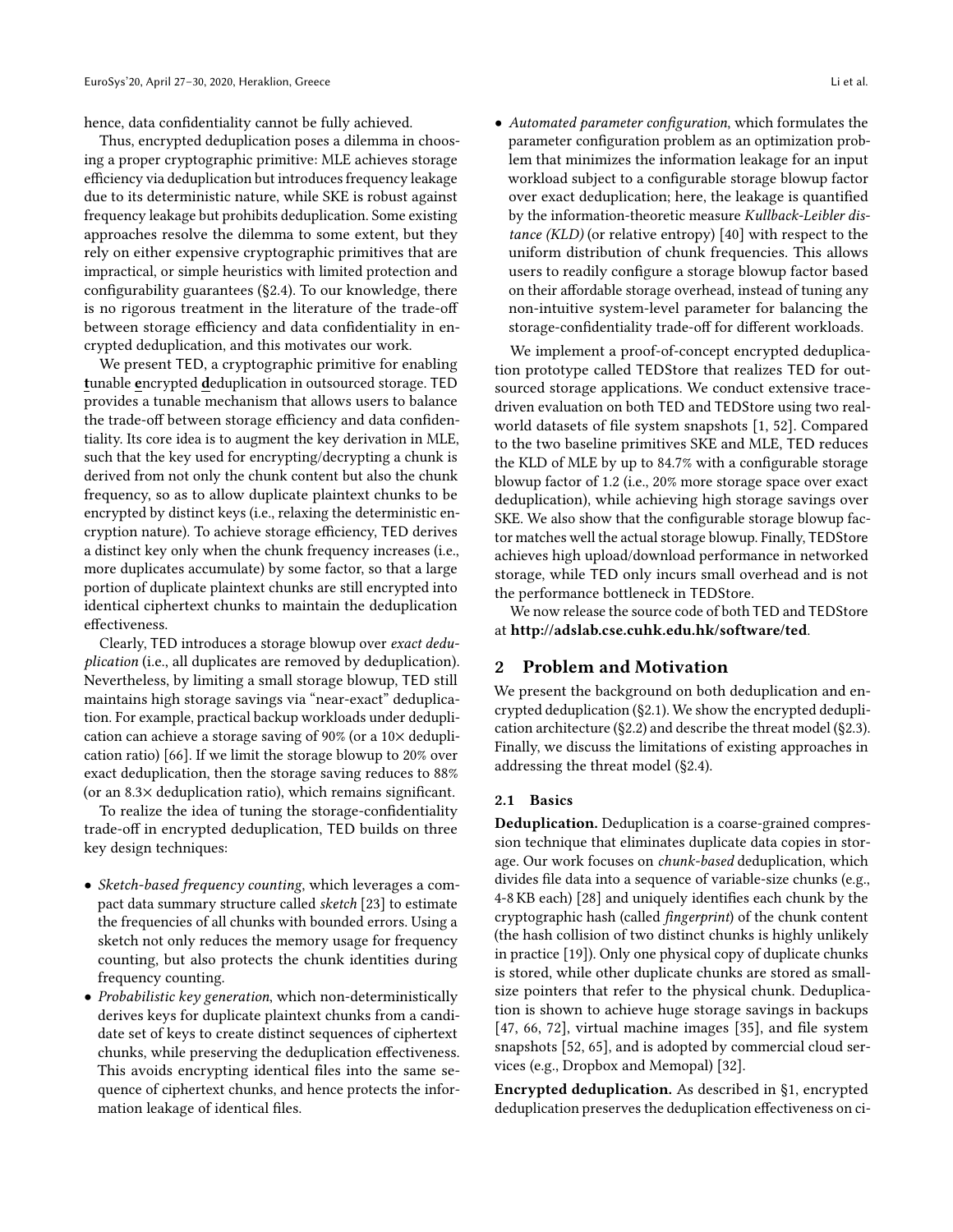phertext chunks that are encrypted from duplicate plaintext chunks. Conventional encrypted deduplication approaches can be characterized via the symmetric-key encryption primitive called message-locked encryption (MLE) [\[16\]](#page-13-1), which formalizes how the key of each chunk is derived from the chunk content for symmetric encryption/decryption. One well-known MLE construction is convergent encryption (CE) [\[26\]](#page-13-2), in which the key of a chunk is set as the chunk fingerprint. CE has been realized and extensively evaluated in many systems (e.g., [\[5,](#page-13-10) [8,](#page-13-11) [24,](#page-13-12) [26,](#page-13-2) [37,](#page-13-13) [58,](#page-14-8) [64,](#page-14-9) [68\]](#page-14-10)). However, CE is vulnerable to offline brute-force attacks [\[15\]](#page-13-3), as an adversary can compute the fingerprints (via the cryptographic hash of the chunk content) for all candidate plaintext chunks in a brute-force manner and check if a chunk is encrypted into any existing ciphertext chunk. Thus, the security of MLE builds on the assumption that the chunks are derived from an unpredictable message space, so that offline brute-force attacks become infeasible [\[15\]](#page-13-3).

To defend against offline brute-force attacks for the chunks derived from a predictable message space, DupLESS [\[15\]](#page-13-3) realizes server-aided MLE, in which the key generation is controlled by a dedicated key manager. Specifically, a client requests the key of a chunk from the key manager by submitting the chunk fingerprint. The key manager then derives the key not only on the chunk fingerprint, but also on a global secret owned by the key manager. If the global secret is secure, an adversary cannot feasibly compute the keys of all candidate plaintext chunks; even if the global secret is compromised, the security of server-aided MLE reduces to that of the original MLE. To further secure the key generation process, DupLESS proposes two mechanisms. First, when a client requests the secret key of a chunk, it submits a "blinded" fingerprint via the oblivious pseudo-random function (OPRF) [\[54\]](#page-14-11) to the key manager, such that the key manager can return the same key for identical fingerprints, yet it does not know the original fingerprint. Second, the key manager rate-limits the key generation requests to protect against online brute-force attacks by malicious clients that attempt to issue many key generation requests.

Frequency analysis. Both the original MLE [\[16\]](#page-13-1) and serveraided MLE [\[15\]](#page-13-3) build on deterministic encryption, meaning that each plaintext chunk is always mapped to a ciphertext chunk. It inevitably leaks the frequency (i.e., number of duplicate chunk copies) of each chunk, thereby making encrypted deduplication vulnerable to frequency analysis.

To launch frequency analysis against encrypted deduplication, an adversary first accesses an auxiliary dataset [\[55\]](#page-14-12); for example, the auxiliary dataset can refer to the plaintext chunks of some prior versions of backups [\[44\]](#page-14-1). Previous studies show that the auxiliary dataset can be obtained via public data releases [\[30,](#page-13-14) [55\]](#page-14-12), security breaches [\[18\]](#page-13-15), or storage device theft [\[33\]](#page-13-16). The adversary also accesses a set of ciphertext chunks as the attack object (e.g., the latest version of back-

<span id="page-2-1"></span>

Figure 1. An encrypted deduplication architecture. An adversary may have access to the key manager and the provider to monitor the behaviors of their operations ([§2.3\)](#page-3-1).

ups [\[44\]](#page-14-1)). It then ranks the plaintext chunks and ciphertext chunks separately by their respective frequencies. Finally, it reverts each ciphertext chunk to the plaintext chunk in the same frequency rank.

Frequency analysis is a historically well-known cryptanalysis attack [\[6\]](#page-13-17). It is recently shown to cause substantial information leakage in encrypted databases [\[18,](#page-13-15) [30,](#page-13-14) [55\]](#page-14-12) as well as encrypted deduplication [\[44\]](#page-14-1). Our goal is to achieve data confidentiality against frequency analysis.

#### <span id="page-2-0"></span>2.2 Architecture

Our work builds on the server-aided MLE [\[15\]](#page-13-3) architecture (Figure [1\)](#page-2-1) with three entities: (i) multiple clients, which provide interfaces for applications to access file data under encrypted deduplication; (ii) the key manager, which performs key generation for each client; and (iii) the storage provider(or provider in short), which provides outsourced deduplicated storage. To prevent side-channel leakage (e.g., a malicious client can infer the existence of a chunk by checking if the chunk can be deduplicated) [\[32,](#page-13-9) [53\]](#page-14-13), we perform deduplication in the provider, so that malicious clients cannot infer the deduplication patterns via client-side deduplication [\[32\]](#page-13-9).

To upload a file, a client divides file data into chunks. It generates the key for each chunk via the interaction with the key manager, encrypts each chunk by the corresponding key, and uploads the chunk to the provider. In addition, for file reconstruction, the client generates a file recipe that lists the chunk fingerprints and the chunk sizes based on the chunk order in the file, as well as a key recipe that keeps the keys for all chunks. It encrypts both the file recipe and the key recipe with a per-client master key for protection, and uploads them with the ciphertext chunks to the provider. The provider performs deduplication on the ciphertext chunks. It maintains a fingerprint index, a key-value store that tracks the fingerprints of physical chunks for duplicate detection. Note that the provider does not apply deduplication to metadata; instead, it directly keeps both file recipes and key recipes (in encrypted forms) in physical storage.

To download a file, the client first retrieves both the file recipe and the key recipe from the provider, and decrypts them with its master key. It then retrieves the ciphertext chunks from the provider based on the file recipe, and decrypts them with the keys stored in the key recipe.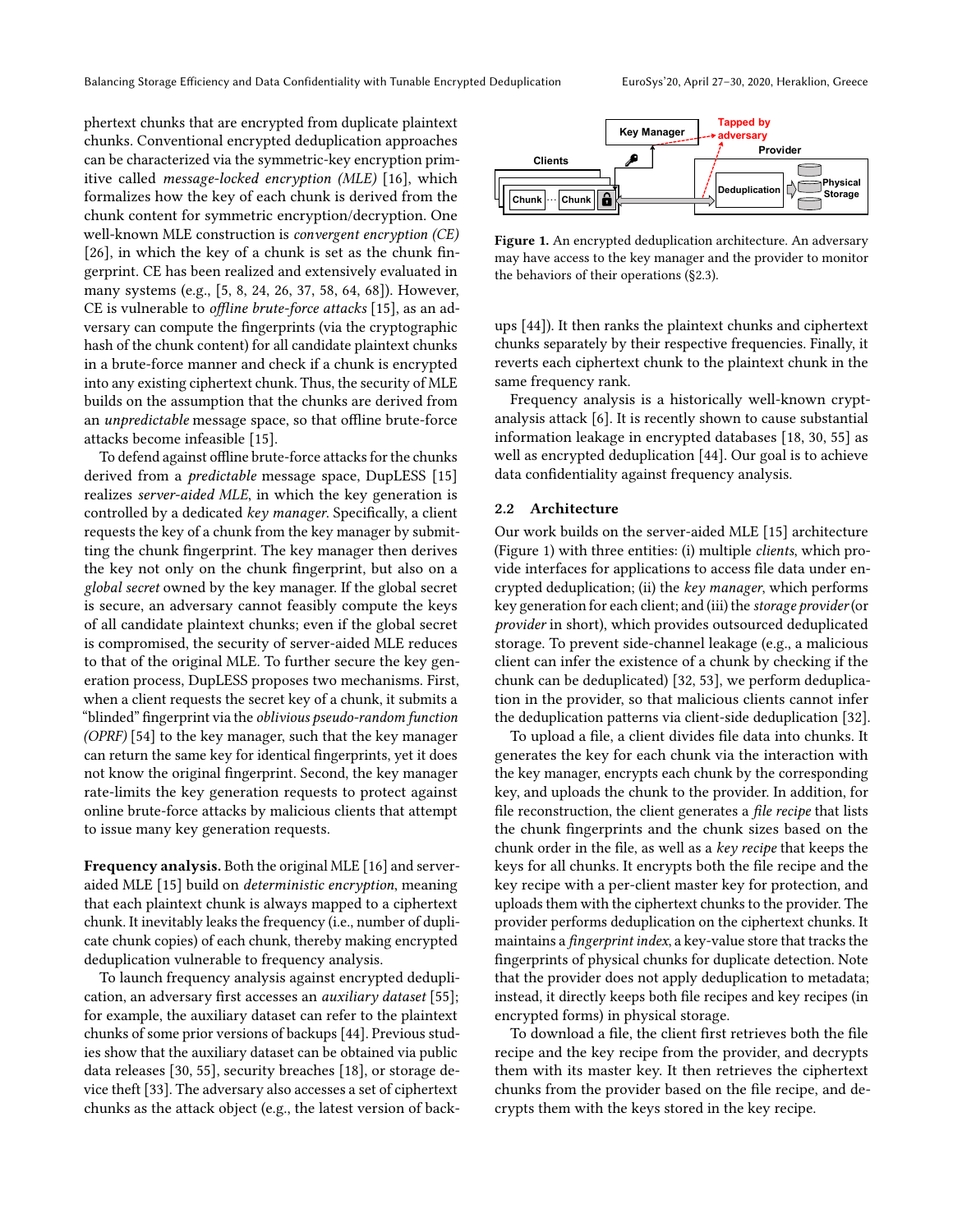#### <span id="page-3-1"></span>2.3 Threat Model

Adversarial capabilities. We consider an honest-but-curious (i.e., no modification to the system protocol) but knowledgeable adversary that has the access to some auxiliary datasets and knows the frequency distribution of plaintext chunks. The adversary aims to identify the original content of the ciphertext chunks in remote storage by tapping into the entry points of both the provider and the key manager (Figure [1\)](#page-2-1):

- It has the access to the provider and eavesdrops the ciphertext chunks being written to the provider before deduplication, so as to learn the frequency of each ciphertext chunk and launch frequency analysis.
- It has the access to the key manager and eavesdrops both the key generation requests sent from the clients and the replies from the key manager. If it learns the global secret of the key manager, the security reduces to that of the original MLE ([§2.1\)](#page-1-0).

Adversarial assumptions. Our threat model makes the following assumptions: (i) the communication channels among the clients, the key manager, and the provider are protected by SSL/TLS against tampering; (ii) the key manager ratelimits each client's key generation requests, so as to defend against online brute-force attacks [\[15\]](#page-13-3) ([§2.1\)](#page-1-0); (iii) both the file recipe and key recipe of each file are secure as they are protected by each client's master key ([§2.2\)](#page-2-0); and (iv) in order to ensure data availability, we can deploy remote auditing [\[12,](#page-13-18) [36\]](#page-13-19) for data integrity, as well as deduplication-aware secret sharing [\[45\]](#page-14-14) across multiple storage sites for fault tolerance.

#### <span id="page-3-0"></span>2.4 Limitations of Existing Approaches

Several encrypted deduplication designs can defend against frequency analysis. Here, we review four such designs.

- Random MLE [\[4\]](#page-13-20): It encrypts each plaintext chunk with a random key. To support deduplication, it attaches each ciphertext chunk with a (random) payload for detecting if the corresponding underlying plaintext chunk is identical via the non-interactive zero knowledge (NIZK) proofs.
- Interactive MLE [\[14\]](#page-13-21): It also encrypts each plaintext chunk with a random key as in random MLE. To support deduplication, it leverages fully homomorphic encryption (FHE) to implement an evaluation function for checking if the ciphertext chunks are derived from duplicate plaintext chunks without decrypting the ciphertext chunks.
- Layered encryption [\[63\]](#page-14-15): It first encrypts each plaintext chunk with MLE, and then encrypts the resulting ciphertext chunk with the threshold public-key cryptosystem, such that the decryption key for the ciphertext chunk is transformed into multiple random shares that are sent to the provider. When the provider receives a threshold number of shares, it can rebuild the decryption key, recover the ciphertext chunk, and perform deduplication as in MLE.

• MinHash encryption [\[44\]](#page-14-1): It groups multiple consecutive plaintext chunks into segments. For each segment, it derives a key as the minimum fingerprint of all chunks in the segment, and encrypts all the chunks with the same key. For backup workloads, the segments are often similar with a large fraction of duplicate plaintext chunks [\[17\]](#page-13-22), so the keys (i.e., the minimum fingerprints) for similar segments are likely the same (due to Broder's theorem [\[21\]](#page-13-23)). Thus, most duplicate chunks are encrypted by the same key, making deduplication viable after encryption.

Random MLE, interactive MLE, and layered encryption provide semantic security [\[38\]](#page-14-16) guarantees for plaintext chunks, as the encryption is no longer deterministic (i.e., the same plaintext chunk is encrypted to some "random" outputs). For MinHash encryption, although similar segments likely have the same key, a small fraction of duplicate plaintext chunks in different segments may still be encrypted by different keys. This alters the frequency ranking of ciphertext chunks, and is empirically shown to mitigate the severity of frequency analysis [\[44\]](#page-14-1). However, the above designs still face several practical limitations.

- Limitation 1: Expensive cryptographic primitives. Random MLE and interactive MLE build on expensive primitives (i.e., NIZK proofs and FHE, respectively) that are theoretically proven but are not readily implemented in practice. Layered encryption builds on the threshold public-key cryptosystem, which is less efficient than the symmetric key cryptosystem when encrypting large data.
- Limitation 2: Limited protection. MinHash encryption builds on the file similarity assumption [\[17\]](#page-13-22) for its deduplication effectiveness, so its storage efficiency may not hold for general workloads. More importantly, the minimum chunk fingerprints in segments have limited randomness (otherwise, the deduplication effectiveness will be lost), so MinHash encryption only slightly breaks the deterministic nature of MLE and provides no security guarantees against frequency analysis.
- Limitation 3: Limited configurability. All the designs do not provide a configurable mechanism to quantify the trade-off between storage efficiency and the resilience against frequency analysis. For example, MinHash encryption disturbs the frequency ranking of ciphertext chunks by sacrificing storage efficiency (e.g., the duplicate plaintext chunks in different segments are encrypted by different keys and cannot be deduplicated after encryption). However, it derives the keys purely from the chunk content (i.e., the minimum fingerprints of segments), and cannot control how much storage efficiency is lost.

Some defense approaches (e.g., [\[39,](#page-14-17) [41,](#page-14-18) [42\]](#page-14-19)) protect encrypted databases against frequency analysis. However, they are not applicable to encrypted deduplication ([§6\)](#page-12-0).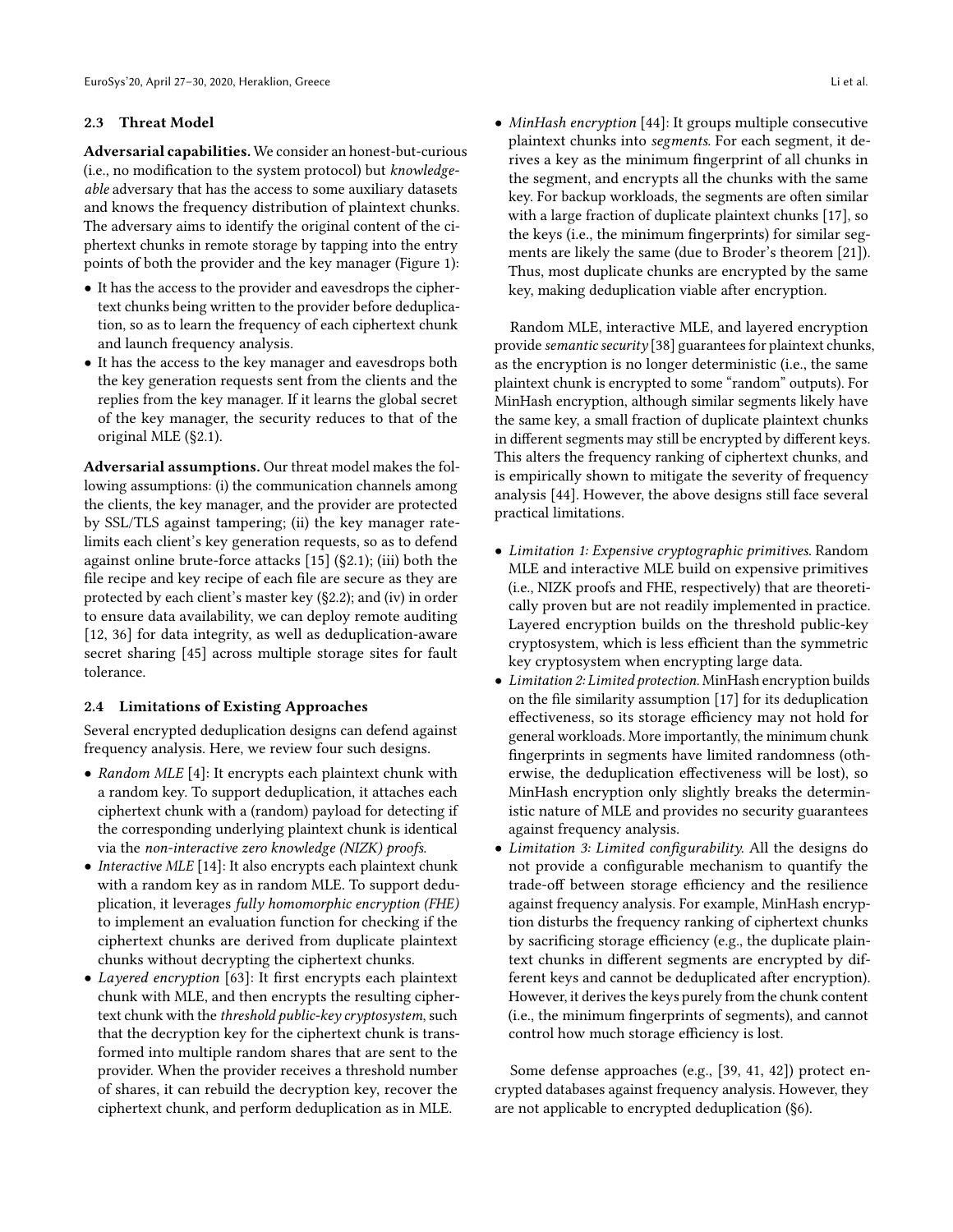Balancing Storage Efficiency and Data Confidentiality with Tunable Encrypted Deduplication EuroSys'20, April 27–30, 2020, Heraklion, Greece

## 3 TED Design

## 3.1 Design Goals

TED is an encrypted deduplication primitive that aims for the following design goals.

- Storage efficiency. TED applies deduplication to remove duplicate chunks from storage.
- Data confidentiality. TED protects deduplicated storage from unauthorized access through encryption. It also mitigates the information leakage due to frequency analysis.
- Configurability. TED allows a tunable trade-off between storage efficiency and data confidentiality, such that the information leakage is minimized subject to a configurable storage blowup factor.
- Low performance overhead. TED incurs low performance overhead in encrypted deduplication deployment.

Application scenario. TED mainly targets backup workloads, which have high degrees of content duplicates that can be effectively removed via deduplication [\[7,](#page-13-24) [66\]](#page-14-2). It is applicable for an organization that plans to securely outsource the storage management for its clients to a third-party cloud storage provider. The organization maintains a key manager for the key management of its clients and configures the storage-confidentiality trade-off subject to an affordable storage blowup factor. It also deploys a virtual machine or container instance in the cloud to perform deduplication on the data uploaded by clients for storage savings. Such a deployment allows the organization to achieve secure and space-efficient outsourced storage.

#### <span id="page-4-1"></span>3.2 Design Overview

TED's principle is to derive the key of each plaintext chunk (denoted by  $M$ ) based on two additional inputs in addition to its content: (i) its *current frequency f*, which specifies the number of duplicate copies of  $M$  that have been uploaded by all clients, and (ii) the *balance parameter t*, which controls the trade-off between frequency protection and deduplication effectiveness. The key, denoted by  $K$ , of  $M$  is generated by the key manager ([§2.2\)](#page-2-0) as follows:

<span id="page-4-0"></span>
$$
K = \mathbf{H}(\kappa \parallel P \parallel \lfloor f/t \rfloor), \tag{1}
$$

where  $H(\cdot)$  is a cryptographic hash function,  $\kappa$  is the global secret owned by the key manager,  $P$  is the fingerprint of  $M$ (derived from the chunk content of  $M$ ),  $\parallel$  is the concatenation operator, and  $[f/t]$  is the maximum integer smaller than  $f/t$ .

Note that  $f$  is cumulative and increases as more duplicates are detected. The key K will be updated as the integer  $|f/t|$ increases. Thus, the duplicates of  $M$  will be encrypted by different keys in general depending on the value of t. If  $t = 1$ , each duplicate of  $M$  has a distinct  $K$  and TED reduces to SKE; if  $t \to \infty$ , all duplicates of M have the identical K and TED reduces to MLE. Intuitively,  $t$  can be viewed as the maximum number of duplicate copies for a ciphertext chunk.

However, realizing TED's idea is not trivial. We pose three challenges, which we address in the following subsections.

- Q1: How does the key manager obtain the frequencies of all chunks? The key manager needs to know the current frequency of each chunk for key generation. A challenge is that given the huge number of chunks being processed, the frequency counting in the key manager must incur low overhead. Another challenge is that if the key manager uses blinded key generation as in DupLESS [\[15\]](#page-13-3), in which the blinded fingerprints look like "random" values to the key manager ([§2.1\)](#page-1-0), it cannot infer the original fingerprints to count the chunk frequencies by fingerprints.
- Q2: How should the key manager generate the key of each chunk? The key generation in Equation [\(1\)](#page-4-0), unfortunately, raises a security issue: for identical files with the same sequence of chunks, Equation [\(1\)](#page-4-0) will return the same keys that lead to also the same sequence of ciphertext chunks, thereby allowing an adversary to infer if two encrypted files are originally identical. Thus, the key generation must produce distinct sequences of ciphertext chunks for identical files, while preserving the deduplication effectiveness.
- Q3: How should the balance parameter be configured? The balance parameter  $t$  determines the storage blowup over exact deduplication. However, the same value of  $t$  may lead to significantly different storage blowups across workloads. Thus, it is critical to automatically configure  $t$  to make the actual storage blowup controllable for different workloads.

#### <span id="page-4-2"></span>3.3 Sketch-based Frequency Counting

To address Q1, TED implements the Count-Min Sketch (CM-Sketch) [\[23\]](#page-13-4) in the key manager for the frequency estimation of each chunk with fixed-size memory usage. A CM-Sketch is composed of a two-dimensional array with  $r$  rows of  $w$ counters each. We configure  $r$  pairwise independent hash functions  $\{h_i(\cdot)\}_{i=1}^r$ , such that each hash function  $h_i$  maps a chunk to a counter (indexed from 1 to w) in row  $i$  (1  $\leq i \leq$ ). For each input chunk, we increment each of its hashed counters by one. To recover the frequency of a chunk, we use the minimum value of the  $r$  hashed counters as an estimate. Given  $r$  and  $w$ , the estimated frequency provably incurs a bounded error with a high probability [\[23\]](#page-13-4). For example, our trade-off analysis ([§5.2\)](#page-7-0) by default sets  $r = 4$  with  $w = 2^{25}$ 4-byte counters each, so the memory usage is 512 MB. Also, the estimation error is bounded within  $n \times e/2^{25}$  with a probability of at least  $1 - 1/4^e$ , where  $e$  is Euler's number and  $n$  is the total number of chunks being counted [\[23\]](#page-13-4).

In TED, for each plaintext chunk  $M$ , a client sends the hashes  $\{h_1(M), h_2(M), \ldots, h_r(M)\}$  to the key manager, which updates the CM-Sketch accordingly. The key manager estimates the current frequency of  $M$  and uses the estimated frequency to derive the key.

The advantages of using the CM-Sketch are two-fold. First, it limits the memory usage for tracking the frequencies of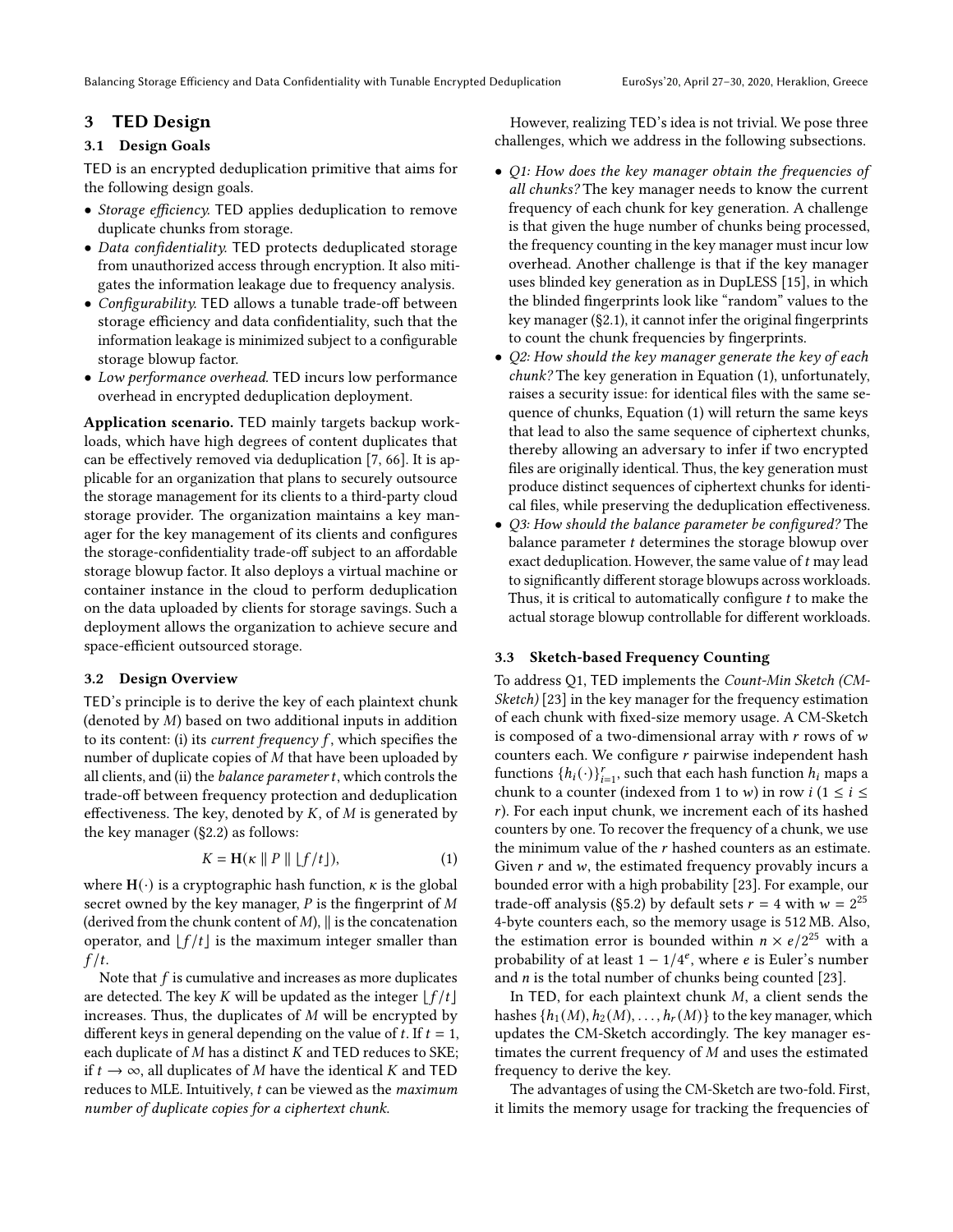all chunks, while the errors are provably bounded. Second, the approximate counting protects the chunk information from the key manager, which is a security requirement in DupLESS [\[15\]](#page-13-3) ([§2.1\)](#page-1-0). Each  $h_i(\cdot)$  is a short hash function that returns a counter index ranging from 1 to  $w$ . Since  $w$  is generally small compared to the range of fingerprint values, each  $h_i(\cdot)$  leads to many hash collisions (i.e., multiple chunks are mapped to the same short hashes). Thus, the key manager cannot readily guess a chunk from the short hashes.

#### <span id="page-5-0"></span>3.4 Probabilistic Key Generation

To address Q2, TED realizes a probabilistic key generation approach that can encrypt identical files (with the same sequence of plaintext chunks) non-deterministically into distinct sequences of ciphertext chunks, while preserving the deduplication effectiveness.

Our insight is to randomly select the key for a chunk from a set of candidates, instead of returning the same key as in Equation [\(1\)](#page-4-0). Specifically, for each plaintext chunk  $M$ , let  $x = \lfloor f/t \rfloor$ , where f is the current frequency of M and t is the balance parameter. Upon receiving the hashes of  $M$ , the key manager computes a key seed candidate  $k_x$  as:

<span id="page-5-1"></span>
$$
k_x = \mathbf{H}(\kappa \parallel h_1(M) \parallel h_2(M) \dots \parallel h_r(M) \parallel x).
$$
 (2)

It then uniformly selects a key seed from the candidate set  $\{k_0, k_1, \ldots, k_x\}$ :

$$
k \stackrel{\$}{\longleftarrow} \{k_0, k_1, \dots, k_{x-1}, k_x\}.
$$
 (3)

The client finally derives the key of  *as* 

<span id="page-5-2"></span>
$$
K = \mathbf{H}(k \parallel P),\tag{4}
$$

where  $P$  is the fingerprint of  $M$ . Note that TED does not use  $k$  as the key of  $M$  in order to prevent the key manager, as well as an adversary that can eavesdrop the replies of the key manager ([§2.3\)](#page-3-1), from directly accessing the keys.

Intuitively, as we observe more duplicates of  $M$  (i.e.,  $f$ increases), the recent duplicates of  $M$  are encrypted based on some of the old key seeds from  $\{k_0, k_1, \ldots, k_x\}$  that have been used before. Thus, TED maintains the deduplication effectiveness by allowing some duplicates to be protected by the same key seed. Meanwhile, the generation of ciphertext chunks is non-deterministic, as they are derived from randomly selected key seeds (as opposed to the deterministic key generation in Equation [\(1\)](#page-4-0)). In general, the plaintext chunks with higher frequencies will be encrypted to a more diverse set of ciphertext chunks, as more candidate key seeds can be chosen as  $f$  increases.

#### <span id="page-5-3"></span>3.5 Automated Parameter Configuration

To address Q3, instead of letting users directly configure the balance parameter  $t$ , which is a system-level parameter that is less intuitive for general users to choose for different workloads, TED automatically configures  $t$  by solving an optimization problem for an input workload subject to

the affordable storage overhead specified by users. Specifically, users can indicate the storage overhead over exact deduplication via a storage blowup factor  $b$ , defined as the ratio between the physical storage size due to TED and that due to exact deduplication. Typically,  $b \geq 1$ ; if  $b = 1$ , then TED reduces to MLE (which supports exact deduplication). The optimization goal of TED is to minimize the information leakage for an input workload subject to the configurable parameter  $b$ , and identify the corresponding  $t$ .

Optimization problem. Here, we use the number of chunks as an approximation of the physical storage size. Specifically, let *n* be the total number of unique plaintext chunks  $\{M_i\}_{i=1}^n$ , such that each (unique) plaintext chunk  $M_i$  has a frequency  $f_i$  (i.e., the number of duplicates of  $M_i$ ). Without loss of generality, let  $f_1 \leq \ldots \leq f_n$ . Let  $n^*$  be the total number of unique ciphertext chunks  ${C_i}_{i=1}^{n^*}$ , where  $n^* = n \times b$  (assuming that both ciphertext and plaintext chunks have the same average chunk size), such that each (unique) ciphertext chunk  $C_i$  has a frequency  $f_i^*$ . Each duplicate copy of plaintext chunk  $M_i$ is encrypted into the ciphertext chunk  $C_i$  (for  $1 \le i \le n$ ) or another ciphertext chunk  $C_j$  for some  $n + 1 \le j \le n^*$ . In other words, a plaintext chunk is not always mapped to the same ciphertext chunk as in MLE, as it may also be mapped to some other ciphertext chunks to make the encryption non-deterministic.

We leverage the information-theoretic measure Kullback-Leibler distance (KLD) [\[40\]](#page-14-3) to characterize how the frequency distribution of the ciphertext chunks differs from the uniform distribution (i.e., how well TED is secure against frequency leakage); note that KLD is also used to measure the frequency leakage in encrypted databases [\[41\]](#page-14-18). Let  $p_i^* = f_i^* / \sum_{i=1}^{n^*} f_i^*$  be the probability density function corresponding to  $f_i^*$ . Then the KLD of the frequency distribution of ciphertext chunks (with respect to the uniform distribution) is:

$$
KLD = \sum_{i=1}^{n^*} p_i^* \log \frac{p_i^*}{1/n^*} = \log n^* + \sum_{i=1}^{n^*} p_i^* \log p_i^*.
$$
 (5)

A smaller KLD (whose minimum is zero) implies that the frequency distribution of the ciphertext chunks is closer to the uniform distribution (i.e., less frequency leakage).

Our goal is to find  $\{f_i^*\}_{i=1}^{n^*}$  by solving the following optimization problem:

minimize KLD

subject to 
$$
\sum_{i=1}^{n^*} f_i^* = \sum_{i=1}^n f_i,
$$
  
\n
$$
0 \le f_i^* \le f_i \ \forall i \in [1, n],
$$
  
\n
$$
f_i, f_i^* \text{ are integers } \forall i \in [1, n].
$$
\n(6)

The constraints ensure that the total frequency of all ciphertext chunks is preserved as that of all plaintext chunks, the frequency of each plaintext chunk  $M_i$  is no less than that of the corresponding ciphertext chunk  $C_i$  (as  $M_i$  may be mapped to multiple distinct ciphertext chunks), and the frequencies are integers.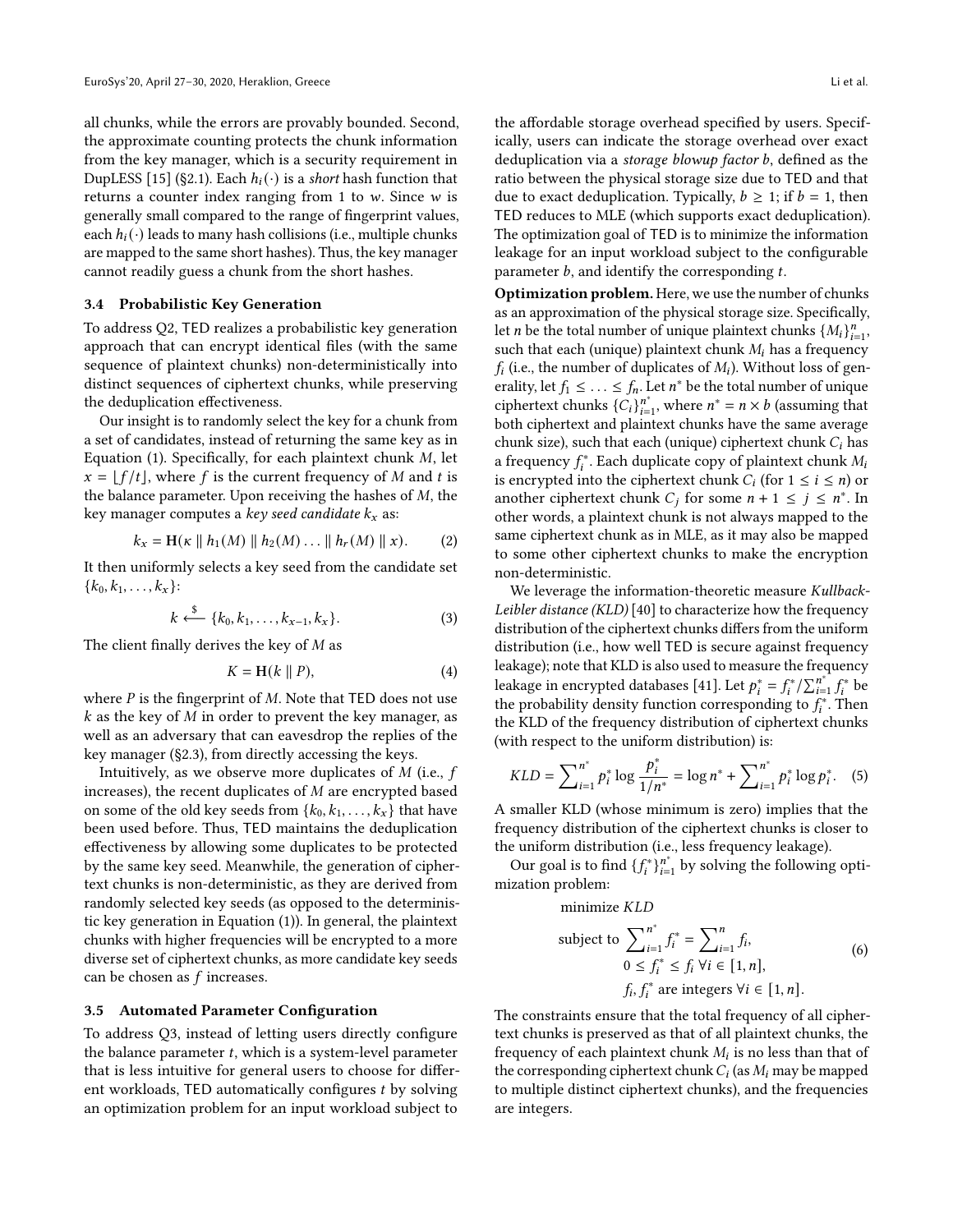**Optimization solution.** Since  $\{f_i^*\}_{i=1}^{n^*}$  are integers, the optimization problem is an mixed integer non-linear optimization problem, which is known to be NP-hard [\[56\]](#page-14-20). Thus, we relax the integer constraints by allowing  $\{f_i^*\}_{i=1}^{n^*}$  to be floatingpoint numbers, and round the results into integers. With the relaxations, the problem becomes a convex optimization problem. We can show that the optimal solution (which can be found based on the simplex algorithm [\[20\]](#page-13-25)) is:

<span id="page-6-0"></span>
$$
\begin{cases}\nf_i^* = f_i, & 1 \le i \le m, \\
f_i^* = \frac{\sum_{j=m+1}^n f_j}{n^* - m}, & m+1 \le i \le n^*,\n\end{cases} (7)
$$

where *m* is the maximum integer such that  $f_m \n\leq \frac{\sum_{j=m+1}^{n} f_j}{n^* - m}$  $\frac{m+1}{n^*-m}$ . Since  $f_1 \leq \ldots \leq f_n$ , we also ensure that  $f_1^* \leq f_2^* \leq \ldots \stackrel{n}{f_n^*}$ . Intuitively, the optimal solution caps the frequencies of the top-frequent ciphertext chunks, so the frequency distribution of the ciphertext chunks is close to the uniform distribution.

Since  $t$  controls the maximum number of duplicate copies among all ciphertext chunks ([§3.2\)](#page-4-1), we configure  $t$  as the maximum frequency in  $\{f_i^*\}_{i=1}^{n^*}$  to approximate the frequency distribution of the ciphertext chunks as shown in Equation [\(7\)](#page-6-0):

$$
t = \left\lceil \frac{\sum_{j=m+1}^{n} f_j}{n^* - m} \right\rceil. \tag{8}
$$

**Configuring**  $t$  **in practice.** In TED, the key manager solves the optimization problem and obtains  $t$  for key seed generation ([§3.4\)](#page-5-0). Note that the optimization solution depends on the frequency distribution of plaintext chunks. While including all plaintext chunks in frequency counting returns an accurate frequency distribution, it inevitably incurs a long processing delay, since a client cannot start the chunk encryption until the key manager finishes frequency counting and returns the key seeds.

Thus, we periodically update  $t$  based on the frequency distribution of a batch of plaintext chunks. Specifically, we initialize  $t = 1$ . A client issues the key generation requests for the plaintext chunks on a per-batch basis, and the key manager solves the optimization problem and updates  $t$  for each batch. Once the client receives the key seeds for a batch of chunks from the key manager, it derives the keys for the chunks and performs chunk encryption, and in the meantime, it issues the key generation requests for the next batch of chunks. Thus, a client can perform both key generation and chunk encryption in parallel. The batch size is configurable; choosing a larger batch size returns a more accurate frequency distribution, but delays chunk processing. By default, we set the batch size as 48,000, which implies that each update of  $t$  is based on around 0.37% of input data for a 100 GB file (assuming that the average chunk size is 8 KB).

#### 3.6 Security Discussion

Finally, we discuss the security implications of TED via a quantitative analysis. Specifically, we quantify the frequency leakage of a set of ciphertext chunks by analyzing the likelihood that an adversary distinguishes the frequency distribution of the set of ciphertext chunks from a uniform distribution; if the likelihood is low, we argue that the frequency leakage is limited. We consider an adversary that accesses a number of sampled ciphertext chunks that are chosen from either a frequency distribution derived from an encryption scheme (e.g., SKE, MLE, MinHash encryption [\[44\]](#page-14-1), or TED) or a uniform distribution; however, the adversary does not know exactly which distribution is used. The adversarial goal is to guess the distribution from which the sampled ciphertext chunks are chosen. The more sampled ciphertext chunks that the adversary can access, the more likely it is to successfully guess the correct distribution. The success probability of the guess can be approximated as [\[13\]](#page-13-26):

$$
P \approx 1 - \Phi(-\frac{\sqrt{2S \times KLD}}{2}),\tag{9}
$$

where  $S$  is the number of sampled ciphertext chunks, and  $\Phi(\cdot)$  is the cumulative distribution function of the standard normal distribution. If the KLD is zero (e.g., in SKE), then the success probability is approximately 0.5, implying that the adversary has no advantage over a random guess.

In general, no encrypted deduplication scheme (including MLE, MinHash encryption, and TED) can suppress the success probability  $P$  as low as in SKE without sacrificing the deduplication effectiveness. Nevertheless, TED effectively reduces the KLD (with respect to the uniform distribution) and hence increases the difficulty for the adversary to correctly guess the frequency distribution of ciphertext chunks. For example, referring to Experiment A.1 in [§5.2,](#page-7-0) if we set the storage blowup factor  $b = 1.2$ , then MLE, MinHash encryption, and TED have a KLD of 1.72, 1.35, and 0.26, respectively, implying that the adversary needs to access 1.72/0.26  $\approx$  6.6 $\times$ and  $1.35/0.26 \approx 5.2 \times$  sampled ciphertext chunks to achieve the same success probability of the guess against TED when compared to MLE and MinHash encryption, respectively.

Our quantitative analysis provides one possible explanation of how TED is less vulnerable to frequency analysis than existing encrypted deduplication schemes (i.e., an adversary needs to access more sampled ciphertext chunks in TED to achieve the same attack effectiveness against MLE and Min-Hash encryption). However, it remains an open question of how to quantify an *acceptable* trade-off between storage efficiency and data confidentiality in real deployment; in other words, how users should configure a proper storage blowup factor in practical encrypted deduplication deployment to achieve a reasonable level of data confidentiality. We pose a more in-depth analysis of the security implications of TED as our future work.

## 4 Implementation

To show the applicability of TED, we built an encrypted deduplication prototype called TEDStore (based on Figure [1](#page-2-1)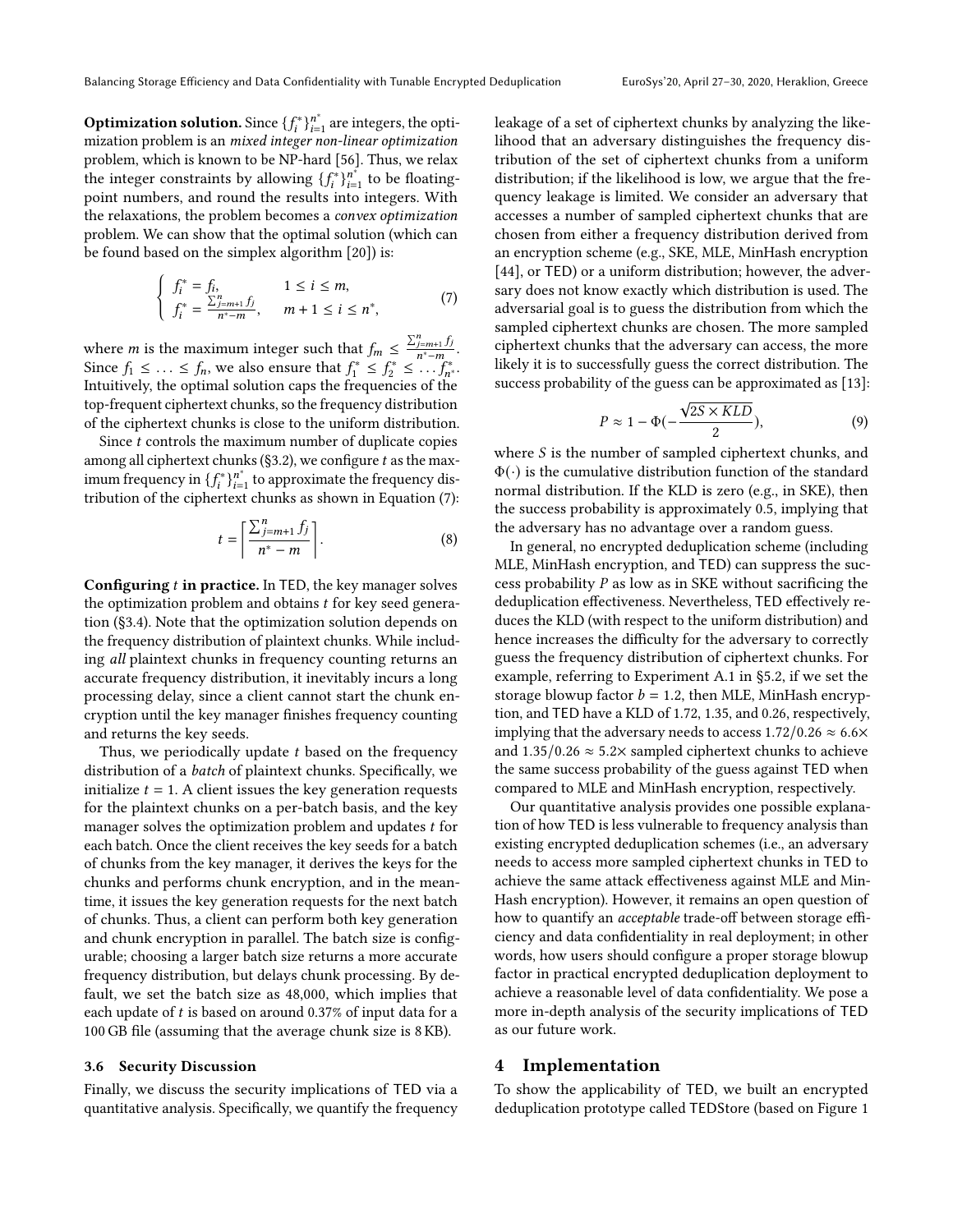in [§2.2\)](#page-2-0), which realizes TED for chunk encryption. TEDStore is written in C++ on Linux. It uses OpenSSL 1.1.1c [\[3\]](#page-13-27) for cryptographic operations and MurmurHash3 [\[9\]](#page-13-28) for the hash operations in key generation ([§3.4\)](#page-5-0). Our prototype contains around 4.5K lines of code.

Deduplication. Each client now implements content-defined chunking based on Rabin fingerprinting [\[60\]](#page-14-21), which takes the minimum, average, and maximum chunk sizes as input (by default, we set them as 4 KB, 8 KB, and 16 KB, respectively) and computes a rolling hash over a window of chunks to identify chunk boundaries. TEDStore performs deduplication in the provider ([§2.2\)](#page-2-0). The provider implements the fingerprint index as a key-value store based on LevelDB [\[2\]](#page-13-29) to map the fingerprint of each ciphertext chunk to the physical address where the ciphertext chunk is stored. To mitigate the disk access overhead, the provider packs the unique chunks (on the order of KB each) in fixed-size containers (on the order of MB each), such that the I/O operations are in units of containers [\[46\]](#page-14-22). We now fix the container size as 8 MB.

Key generation. Recall that a client derives the key for a chunk by sending *r* short hashes (now  $r = 4$ ) to the key manager ([§3.4\)](#page-5-0). To efficiently generate the short hashes, the client computes a 128-bit hash (via Murmurhash3) and divides the hash result into four short hashes (i.e., only one hash computation). By default, we choose SHA-256 for H(.) and AES-256 for chunk encryption, i.e., the key manager generates the key seed via SHA-256 (Equation [\(2\)](#page-5-1)), while the client derives the secret key of each chunk via SHA-256 (Equation [\(4\)](#page-5-2)) and encrypts the chunk via AES-256.

Performance optimization. Our TEDStore prototype exploits simple performance optimization techniques. For example, it uses multi-threading, in which the client parallelizes the processing of chunking, encryption, and uploads via multiple threads, while the key manager and the provider serve the requests from multiple clients with different threads. It also combines the transmissions of multiple small-size data units (e.g., hashes in key generation and chunks in uploads/downloads) into a single transmission to mitigate network overhead.

Prototype limitations. Our TEDStore prototype currently focuses on only the deduplication of data chunks, but not metadata (e.g., file recipes [\[51\]](#page-14-23)). Also, it does not address the fault tolerance of the key manager and the provider, yet we can implement a quorum-based design for key generation [\[27\]](#page-13-30) and storage [\[45\]](#page-14-14). Finally, it focuses on confidentiality, and does not support fine-grained access control (e.g., attribute-based encryption [\[29\]](#page-13-31)).

## 5 Evaluation

We conduct trace-driven evaluation to study the storageconfidentiality trade-off of TED ([§5.2\)](#page-7-0) and the performance of TEDStore in networked settings ([§5.3\)](#page-10-0). Our evaluation shows the following key findings:

- TED maps the plaintext chunks with high frequencies into distinct ciphertext chunks in different encryption runs.
- TED automatically controls the actual storage blowup by the configurable storage blowup factor *.*
- TED achieves approximately  $30\times$  key generation speedup over existing approaches. It also incurs limited performance overhead (e.g., only 7.2% of the overall upload time) when being deployed in TEDStore.

#### <span id="page-7-1"></span>5.1 Datasets

We consider two real-world file system snapshots.

- FSL. This dataset is collected by the File systems and Storage Lab (FSL) at Stony Brook University [\[1\]](#page-13-5). We choose the fslhomes snapshots taken from the home directories of different users on a shared file system. Each snapshot is represented as an ordered list of 48-bit chunk fingerprints obtained from content-defined chunking. We focus on the snapshots whose average chunk sizes are 8 KB. We sample a total of 42 snapshots from nine users over a span of January 22 to June 17 in 2013 (more precisely, on January 22, February 22, March 22, April 22, May 17, and June 17). The snapshot sizes vary significantly from 2.73 GB to 251.01 GB. Our dataset covers a total of 3.08 TB of prededuplicated data. The data size reduces to 1.54 TB if we perform deduplication on each snapshot.
- MS. This dataset contains the Windows file system snapshots collected by Microsoft [\[52\]](#page-14-4). Each snapshot is represented as an ordered list of 40-bit chunk fingerprints obtained from content-defined chunking. We focus on the snapshots whose average chunk sizes are 8 KB. We sample 30 snapshots, each of which is of size around 100 GB. Our dataset covers a total of 3.91 TB of pre-deduplicated data. The data size reduces to 1.34 TB if we perform deduplication on each snapshot.

## <span id="page-7-0"></span>5.2 Trade-off Analysis on TED

Setup. We consider two variants of TED: (i) Basic TED (BTED), which chooses a fixed balance parameter  $t$ ; and (ii) Full TED (FTED), which automatically configures  $t$  for a given storage blowup factor  $b$ . Both variants employ sketch-based frequency counting and probabilistic key generation. By default, we fix  $r = 4$  rows and  $w = 2^{25}$  counters per row in the CM-Sketch for key generation ([§3.4\)](#page-5-0). For FTED, we dis-able batching in key generation ([§3.5\)](#page-5-3), such that  $t$  is derived from the frequencies of all plaintext chunks per snapshot (we evaluate the impact of batching in Experiment A.5).

Experiment A.1 (Overall analysis). We first analyze the overall trade-off of different encryption approaches, in terms of the KLD and the actual storage blowup over exact dedupli-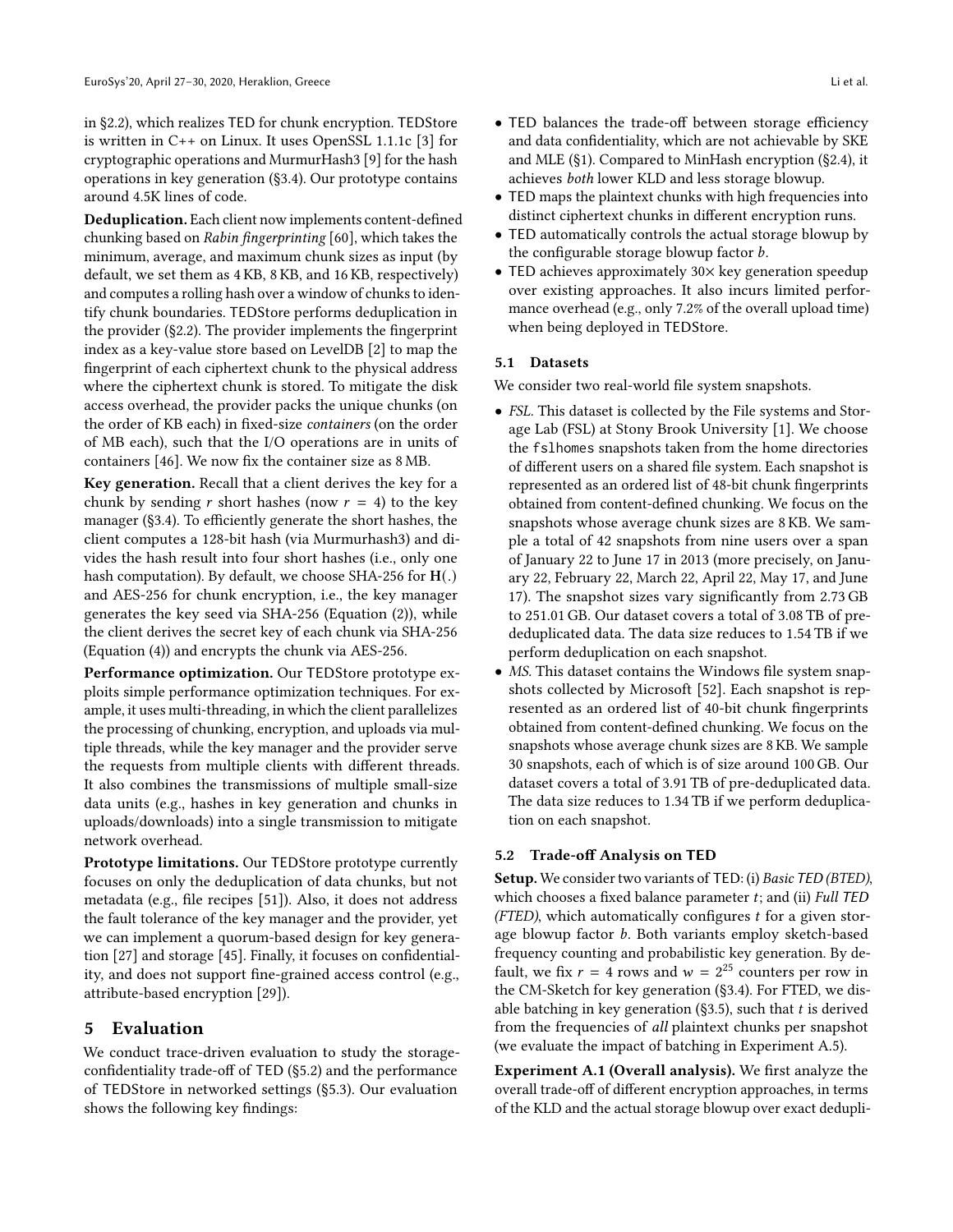<span id="page-8-0"></span>

KLD

Storage Blowup

KLD



Figure 2. Experiment A.1: the storage-confidentiality trade-off for different encryption approaches in both FSL and MS datasets. Each error bar represents the variance (in terms of the 95% conference interval) across different snapshots in each encryption approach.

cation for each snapshot in both FSL and MS datasets (i.e., we only apply deduplication to each snapshot, but not across all snapshots in a dataset). We compare five approaches: MLE, SKE, MinHash encryption, BTED, and FTED. For MinHash encryption, we fix its minimum, average, and maximum segment sizes as 512 KB, 1 MB, and 2 MB [\[44\]](#page-14-1); for BTED, we vary  $t$ ; for FTED, we vary  $b$ .

Since our datasets represent the chunks by fingerprints and do not contain the actual content ([§5.1\)](#page-7-1), we simulate each encryption approach by treating each fingerprint as a plaintext chunk and deriving the key for the chunk according to the specific key derivation scheme. For MLE, the key is the SHA-256 hash of the fingerprint; for SKE, the key is a fresh random 32-byte string; for MinHash encryption, the key is the SHA-256 hash of the minimum fingerprint of the associated segment; for BTED and FTED, the key is computed from the frequency of the fingerprint. Given the derived key, we encrypt the fingerprint via AES-256 to obtain the ciphertext chunk.

Figure [2](#page-8-0) shows the average results over all snapshots in both FSL and MS datasets, with the 95% confidence intervals. MLE achieves exact deduplication (i.e., its actual storage blowup is always one), but incurs the highest KLD due to

<span id="page-8-1"></span>

Figure 3. Experiment A.2: Analysis of sketch-based frequency counting. A larger  $w$  implies more accurate counting, at the expense of more memory usage.

deterministic encryption. SKE has the minimum KLD (zero), but incurs a high actual storage blowup. MinHash encryption, BTED, and FTED realize the trade-off of KLD and storage blowup. For example, in the FSL (MS) dataset, FTED with  $b = 1.2$  reduces the KLD of MLE by 84.7% (76.8%), and reduces the actual storage blowup of SKE by 37.0% (60.6%).

Both BTED and FTED achieve simultaneously less KLD and less storage blowup than MinHash encryption. In the FSL (MS) dataset, MinHash encryption has a KLD of 1.35 (1.15) with an actual storage blowup of 1.24 (1.61), while all BTED and FTED variants have a KLD below 0.56 (0.85) and an actual storage blowup at most 1.11 (1.17).

Comparing BTED and FTED, while BTED has a larger KLD and a smaller actual storage blowup for a larger  $t$ , and vice versa, its actual storage blowup cannot be readily configured with  $t$ . In contrast, FTED provides an effective way to control the actual storage blowup. As  $b$  increases from 1.05 to 1.2, the actual storage blowup increases from 1.04 to 1.11 in FSL and from 1.05 to 1.17 in MS. Note that the actual storage blowup in the FSL dataset is smaller than the given  $b$  when b is large (e.g., the actual storage blowup is 1.11 for  $b =$ 1.2), since some snapshots have very few duplicate chunks and their maximum achievable storage blowups over exact deduplication can be smaller than the given  $b$ .

Experiment A.2 (Analysis of sketch-based frequency counting). We evaluate how various CM-Sketch sizes affect the storage-confidentiality trade-off. We focus on FTED with varying *b* (from 1.05 to 1.2). For the CM-Sketch, we fix  $r = 4$ , and vary w from  $2^{21}$  to  $2^{25}$  (i.e., if the counter size is 4 bytes, the memory size varies from 32 MB to 512 MB).

Figure [3](#page-8-1) shows the results. For all FTED variants, a smaller  $w$  implies a larger KLD and a smaller actual storage blowup. The reason is that a smaller  $w$  leads to larger over-estimates of chunk frequencies (due to more hash collisions in a counter), so FTED configures a larger  $t$  that leads to more identical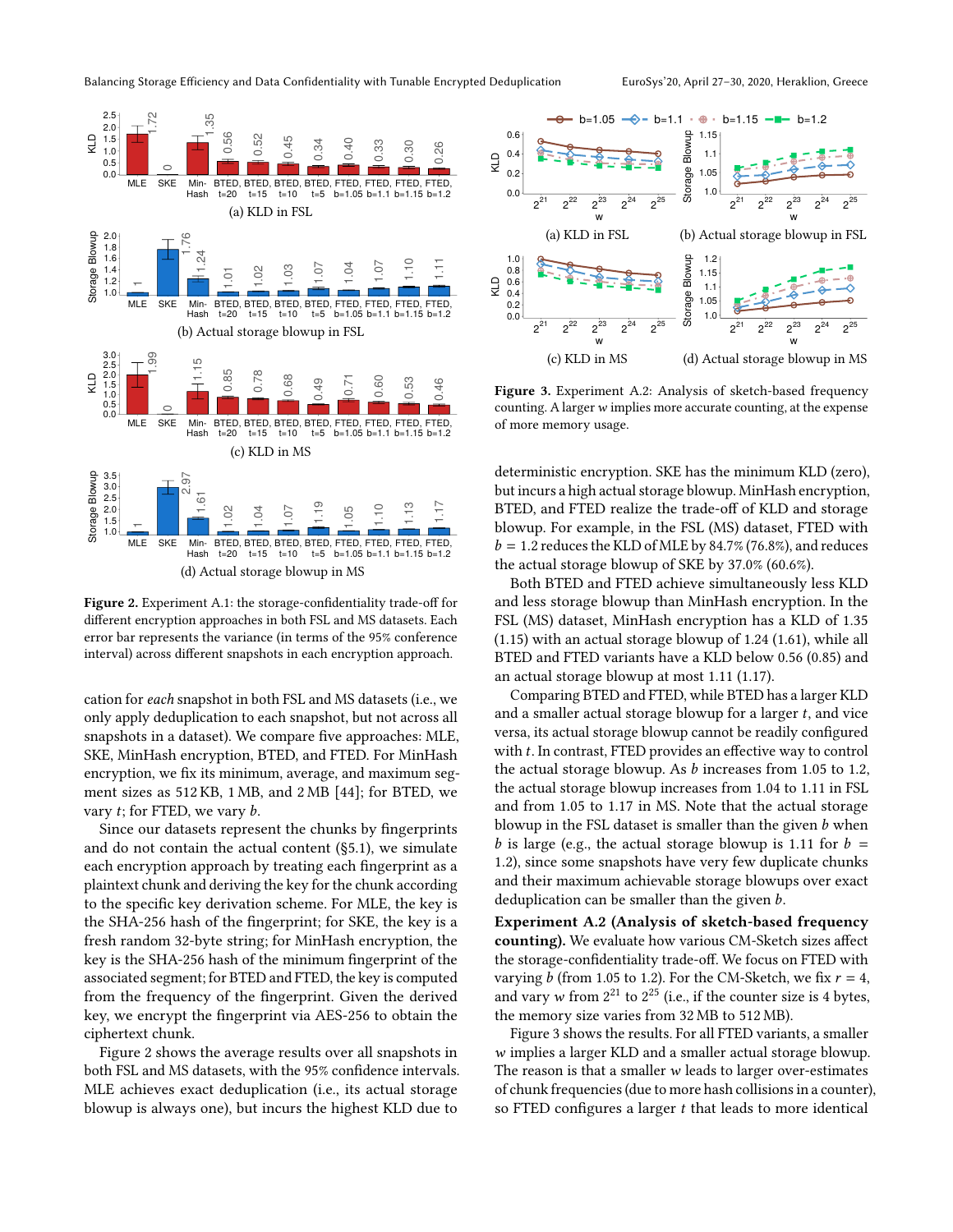<span id="page-9-0"></span>

Figure 4. Experiment A.3: Analysis of probabilistic key generation, which we compare with deterministic key generation.

ciphertext chunks for deduplication. For example, in the MS dataset, as w decreases from  $2^{25}$  (our default) to  $2^{21}$ , the actual storage blowup of FTED with  $b = 1.2$  drops from 1.17 to 1.04, while the KLD increases from 0.46 to 0.73.

Experiment A.3 (Analysis of probabilistic key generation). We study the effect of probabilistic key generation. We compare it with a deterministic key generation approach, in which the client derives the key K by directly setting  $k = k_x$ (see Equations [\(2\)](#page-5-1) and [\(4\)](#page-5-2) in [§3.4\)](#page-5-0). We focus on FTED with varying  *(from 1.05 to 1.2).* 

Figures [4\(](#page-9-0)a)[-4\(](#page-9-0)d) show the KLD and actual storage blowup results, averaged over all snapshots in both FSL and MS datasets. Probabilistic key generation has a slightly smaller actual storage blowup than deterministic key generation (by 0.9-2.8% in FSL and 0.7-1.6% in MS), mainly because it may choose some previously used key seeds for key generation and generate more duplicate ciphertext chunks for deduplication. The trade-off is that it has a higher KLD (by 9.6-26.7% in FSL and 15.6-26.2% in MS).

Nevertheless, probabilistic key generation adds randomness to the resulting ciphertext chunks. To show this effect, we encrypt each snapshot twice. We then measure the difference rate for each plaintext chunk, defined as the ratio between the number of distinct ciphertext chunks in two encryption runs and the number of duplicate copies for the plaintext chunk. For example, suppose that a plaintext chunk has four duplicate copies  $(M_1, M_2, M_3, M_4)$ , which are encrypted into the ciphertext chunks  $(C_1, C_2, C_3, C_4)$  and  $(C_1, C'_2, C'_3, C'_4)$ 

<span id="page-9-1"></span>

**Figure 5.** Experiment A.4: Comparison between BTED  $(t = 5)$  and FTED ( $b = 1.05$ ) in the controllability of the actual storage blowup. Here, the x-axis refers to the snapshots sorted in the ascending order of their y-axis values.

the last three ciphertext chunks are different). The difference rate is 75%. Note that for deterministic key generation, every plaintext chunk has a zero difference rate, as the keys across all encryption runs are identical. Also, if a plaintext chunk has only one unique copy, its difference rate is zero, as there is only one key seed to select. We focus on FTED with  $b = 1.05$ .

Figures [4\(](#page-9-0)e) and [4\(](#page-9-0)f) show the average difference rates for different top-percentiles of plaintext chunks, ranked by their frequencies, in both FSL and MS datasets. A plaintext chunk with a high frequency is more likely encrypted to a distinct ciphertext chunk (e.g., the top-80% of plaintext chunks have a difference rate of 89.2% in MS), since it has more key seed candidates and different key seeds are more likely to be chosen across encryption runs.

Experiment A.4 (Controllability of storage blowup). We study how TED controls the actual storage blowup via automated parameter configuration. We compare BTED and FTED, where we set  $t = 5$  for BTED and  $b = 1.05$  for FTED. The results are similar for other BTED and FTED variants.

Figure [5](#page-9-1) shows the results. BTED incurs a larger variance of the actual storage blowup across the snapshots (from 1.00 to 1.18 in FSL and from 1.08 to 1.71 in MS). The reason is that the frequency characteristics of plaintext chunks are different across snapshots, and the same value of  $t$  cannot control the actual storage blowup to the same level for all snapshots. In contrast, FTED controls the actual storage blowup to around the pre-defined storage blowup factor  $b = 1.05$  (from 1.02 to 1.07 in FSL and from 1.04 to 1.06 in MS), by automatically tuning t for each snapshot based on its frequency distribution of plaintext chunks.

Experiment A.5 (Impact of batch size). To efficiently configure  $t$  in practice, a client issues key generation requests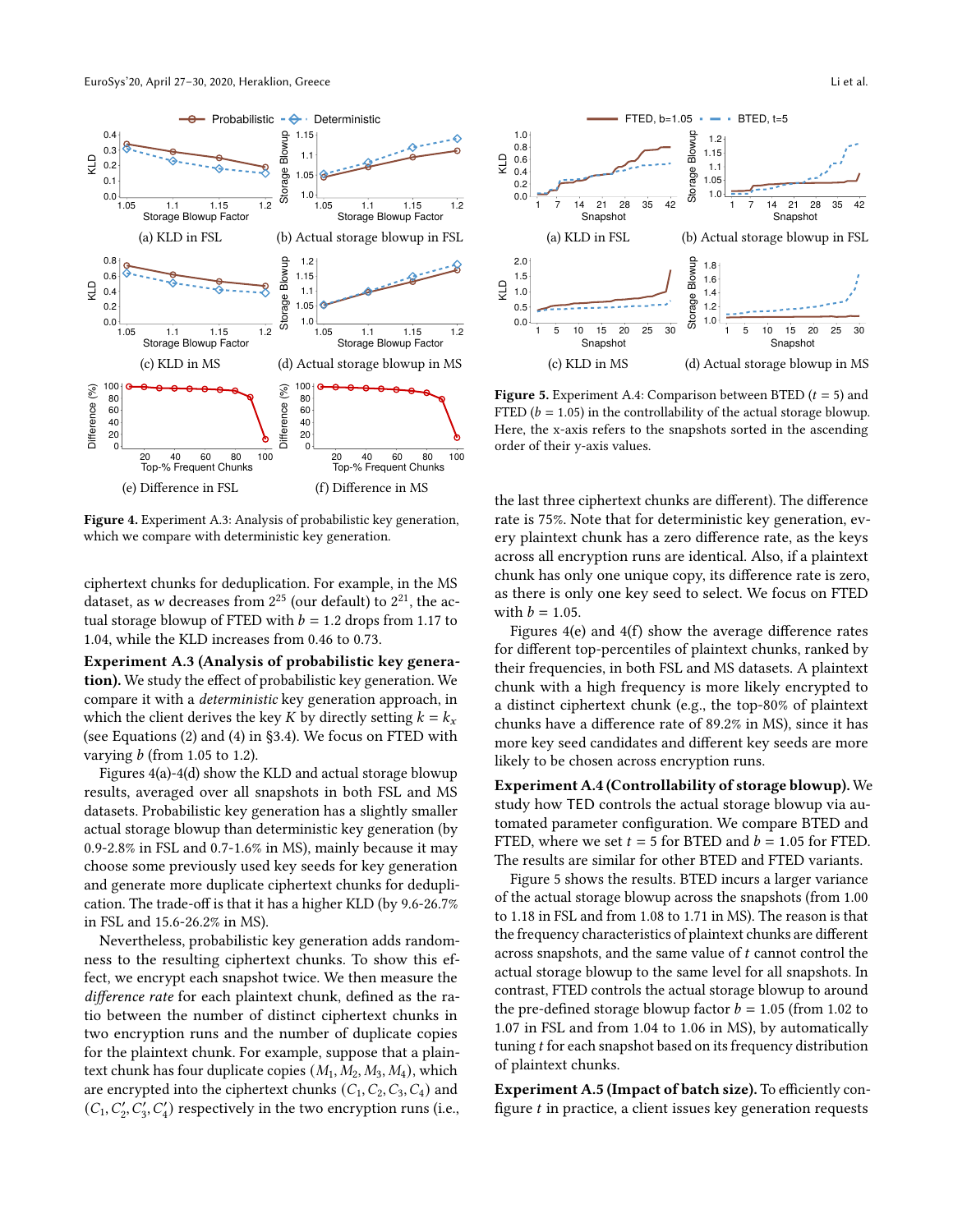<span id="page-10-1"></span>

Figure 6. Experiment A.5: Impact of the batch size of key generation on KLD and the actual storage blowup; "Nil" means  $t$  is derived from the frequencies of all plaintext chunks per snapshot.

for a batch of plaintext chunks ([§3.5\)](#page-5-3). We study how batching affects the KLD and the actual storage blowup. Recall that with batching, TED initializes  $t = 1$ , and adjusts  $t$  on a per-batch basis. We focus on FTED with varying  $b$ .

Figure [6](#page-10-1) shows the results versus the batch size (varied from 12,000 to 96,000) in both the FSL and MS datasets; for comparisons, we also consider the default case where the client issues the key generation requests for all plaintext chunks (labelled as "Nil"). Compared to the default case, batching has a slightly higher actual storage blowup; for example, for  $b = 1.05$  and the batch size 12,000, the actual storage blowup is 1.06 in both FSL and MS datasets. Also, the actual storage blowup increases with the batch size; for example, for  $b = 1.05$ , it increases from 1.061 to 1.071 in FSL and from 1.062 to 1.069 in MS. The main reason is that TED initializes  $t = 1$ , so all duplicate plaintext chunks are encrypted to distinct ciphertext chunks, so the actual storage blowup is higher. Also, a larger batch size takes TED a longer time to increase  $t$  (a larger  $t$  implies more duplicate ciphertext chunks). Overall, the impact of the batch size remains limited compared to the default case, yet it allows  $t$  to be efficiently configured in practice ([§3.5\)](#page-5-3).

#### <span id="page-10-0"></span>5.3 Performance Evaluation on TEDStore

We evaluate TEDStore in networked environments using both synthetic and real-world workloads. We analyze different performance aspects of TEDStore. By default, we choose the following parameters when realizing TED in TEDStore: (i)  $b = 1.05$ , (ii)  $r = 4$  and  $w = 2^{21}$  (i.e., 32 MB memory) for sketch-based frequency counting ([§3.3\)](#page-4-2), and (iii) a batch size of 48,000 chunks for key generation ([§3.5\)](#page-5-3).

#### 5.3.1 Synthetic Workloads

We first evaluate TEDStore using synthetic workloads with only unique data in a testbed configured with one or multiple clients. We also remove the disk I/O overhead from our evaluation. Our goal is to understand the maximum achievable performance of TEDStore without the impact of deduplication and disk I/O, and show that TED accounts for limited overhead in TEDStore.

Methodology. We deploy TEDStore in a LAN testbed with multiple machines, each of which has a quad-core 3.4 GHz Intel Core i5-7500 CPU and 32 GB RAM. All machines are connected with 10 GbE, and run Linux Ubuntu 16.04.

We generate a synthetic dataset with a set of 2 GB files, each of which comprises globally unique chunks (i.e., no duplicates). We let one or multiple clients issue a 2 GB file of unique data to the provider as fast as possible. To avoid disk I/O, we load all data into each client's memory before each test, and let the provider store all received data in memory.

Experiment B.1 (Microbenchmarks). We start with microbenchmark evaluation by deploying a client, a key manager, and a provider all in a single machine, in which all entities are connected via the local loopback interface. We measure the computational time of different steps when the client uploads a 2 GB file of unique data to the provider. The steps include: (i) chunking, in which the client divides the file data into chunks; (ii) *fingerprinting*, in which the client computes the fingerprint of each chunk; (iii) hashing, in which the client computes the short hashes of each chunk; (iv) key seeding, in which the key manager performs frequency counting, solves the optimization problem, and returns the key seed for each chunk; (v) key derivation, in which the client derives the key of each chunk; and (vi) encryption, in which the client encrypts each chunk.

Since TEDStore's performance depends on the choices of its underlying cipher and hash functions, we consider two versions of cipher/hash algorithms: (i) Fast, which uses MD5 for fingerprinting and the hash function  $H(\cdot)$  ([§3.4\)](#page-5-0) as well as AES-128 for chunk encryption; and (ii) Secure (our default implementation), which uses SHA-256 and AES-256 instead.

Table [1](#page-11-0) presents the breakdown of the computational time (per 1 MB of uploads) in both the fast and secure TEDStore versions. Fingerprinting and encryption are the most timeconsuming steps, since they perform cryptographic operations on all file data. In contrast, the key generation under TED, including hashing, key seeding, and key derivation, takes only 7.2% and 6.1% of the overall computational time in the fast and secure versions, respectively. Thus, TED is not a performance bottleneck.

Experiment B.2 (Key generation performance). We evaluate the overall key generation performance of TEDStore (including hashing, key seeding, and key derivation, as described in Experiment B.1) in a networked setting. We compare it with two state-of-the-art blinded key generation protocols  $(S2.1)$ : (i) *blind RSA* [\[15\]](#page-13-3) and (ii) *blind BLS* [\[10\]](#page-13-32). We focus on a single-client case, and deploy the client and the key manager in two different machines connected with 10 GbE.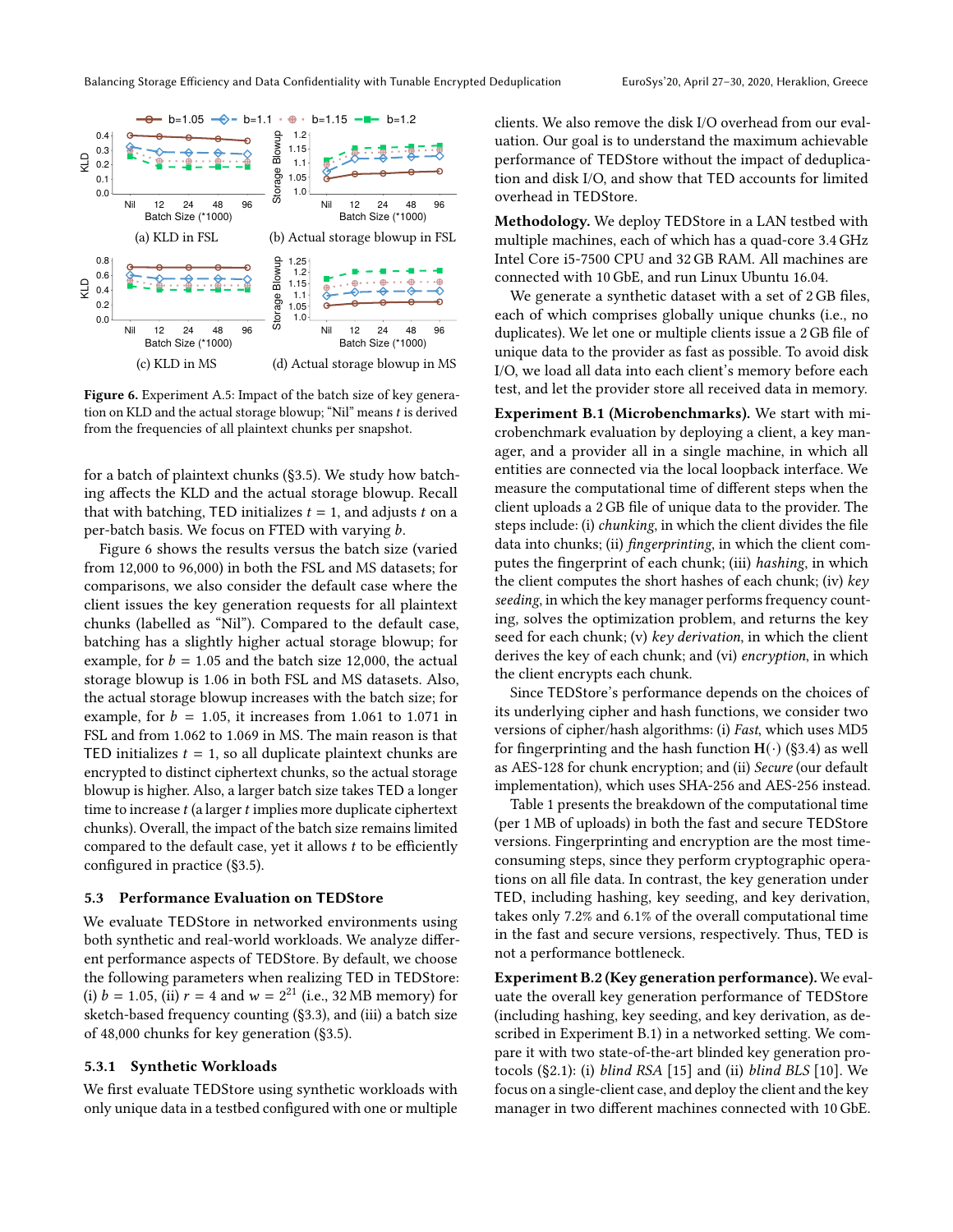<span id="page-11-0"></span>

| <b>Steps</b>   | Fast              | Secure            |
|----------------|-------------------|-------------------|
| Chunking       | 0.8 <sub>ms</sub> |                   |
| Fingerprinting | 1.7ms             | 2.6 <sub>ms</sub> |
| Hashing        | 0.4 <sub>ms</sub> |                   |
| Key seeding    | 0.01ms            | 0.04ms            |
| Key derivation | 0.07ms            | 0.1 <sub>ms</sub> |
| Encryption     | 3.7 <sub>ms</sub> | 4.9ms             |

Table 1. Experiment B.1: Breakdown of computational time per 1 MB of uploads in synthetic workloads.



Figure 7. Experiment B.2: Key generation performance.

Speed (MB/s) Speed (MB/s) **Download**  $\Omega$ 1 2 3 4 5 6 7 8 Number of Clients Figure 8. Experiment B.3: Multi-client per-

For TEDStore, we vary the batch size in key generation ([§3.5\)](#page-5-3). We measure the key generation speed as the ratio of the file data size (i.e., 2 GB) to the total running time from when the client computes the hashes (in TEDStore) or blinded fingerprints (in blinded RSA and blinded BLS) for all chunks until it obtains all keys from the key manager.

Figure [7](#page-11-0) shows the results versus the batch size (from 3,000 to 96,000); note that blind RSA and blind BLS do not consider parameter updates and their performance remains the same independent of the batch size. TEDStore achieves a much higher key generation speed than blind RSA and blind BLS, since it uses lightweight hash computations instead of expensive blinded key generation operations. For example, when the batch size is 48,000, TEDStore achieves a key generation speed of 997.4 MB/s, while those of blind RSA and blind BLS are only 32.5 MB/s and 2.3 MB/s, respectively (i.e., at least a 30× speedup in TEDStore). Also, the key generation speed of TEDStore increases with the batch size, as it solves the optimization problem fewer times.

Experiment B.3 (Multi-client performance). We evaluate the performance of TEDStore by having multiple clients upload/download data concurrently. Each client uploads a 2 GB file of unique data to the provider, and then downloads the 2 GB file from the provider. We issue the concurrent uploads/downloads of multiple clients at the same time. We measure the aggregate upload (download) speed as the ratio of the total uploaded (downloaded) data size to the total time all clients finish the uploads (downloads).

Figure [8](#page-11-0) shows the results versus the number of clients (from one to eight). The aggregate upload speed increases with the number of clients and finally reaches 863.2 MB/s. On the other hand, the aggregate download speed first increases to 669.3 MB/s for three clients, followed by dropping to 415.5 MB/s for eight clients due to the read contention across multiple clients. We can improve the download performance by pre-fetching appropriate chunks [\[22,](#page-13-33) [46\]](#page-14-22).

#### 5.3.2 Real-World Workloads

We evaluate the performance of TEDStore when deduplication and disk I/O are in effect, using real-world workloads based on the large-scale datasets in [§5.1.](#page-7-1)

Methodology. We deploy TEDStore in a LAN testbed with three machines. Specifically, we deploy a client on a machine with a 10-core 2.4 GHz Intel Xeon E5-2640v4 CPU and 64 GB RAM, a key manager on a machine with two six-core 2.4 GHz Intel Xeon E5-2620v3 CPUs and 32 GB RAM, and a provider on a machine with a 16-core 2.1 GHz Intel Xeon E5-2683v4 CPU and 64 GB RAM. The provider machine is attached with a RAID-5 array of four Western Digital Blue 4 TB 5400 rpm SATA harddisks.

formance.

Recall that our datasets only contain the fingerprints and sizes of chunks ([§5.1\)](#page-7-1). We reconstruct each chunk by repeatedly writing its fingerprints to a chunk of the specified size, so the same (distinct) fingerprint returns the same (distinct) chunk.

Experiment B.4 (Microbenchmarks). We conduct microbenchmarks on real-world workloads in a networked setting (as opposed to the single-machine setting in Experiment B.1). For each of the FSL and MS datasets, we choose the snapshot that has the medium size among all snapshots in the dataset. For FSL, the selected snapshot has 116.9 GB of pre-deduplicated data (or 13.4 M chunks), while for MS, the selected snapshot has 97.8 GB (or 16.2 M chunks) of prededuplicated data. We measure the upload time breakdown as in Experiment B.1 with two exceptions: (i) we do not include chunking due to our trace replay, and (ii) we add a write step, in which the client writes the pre-deduplicated ciphertext chunks to the provider, which performs deduplication and stores the unique ciphertext chunks on disk.

Table [2](#page-12-1) presents the breakdown of the computational time (per 1 MB of uploads) in both the FSL and MS snapshots. In general, uploading the FSL snapshot is faster than uploading the MS snapshot in individual steps. Our investigation reveals that the FSL snapshot has a larger chunk size on average and hence fewer chunks to process per 1 MB of data. Overall, as in Experiment B.1, the key generation of TED remains efficient and does not slow down the overall upload operation.

Experiment B.5 (Upload/download speeds). We conduct trace-driven evaluation on the upload and download performance of TEDStore. We pick ten snapshots from each of the FSL and MS datasets, such that the aggregate pre-

Upload

♦ €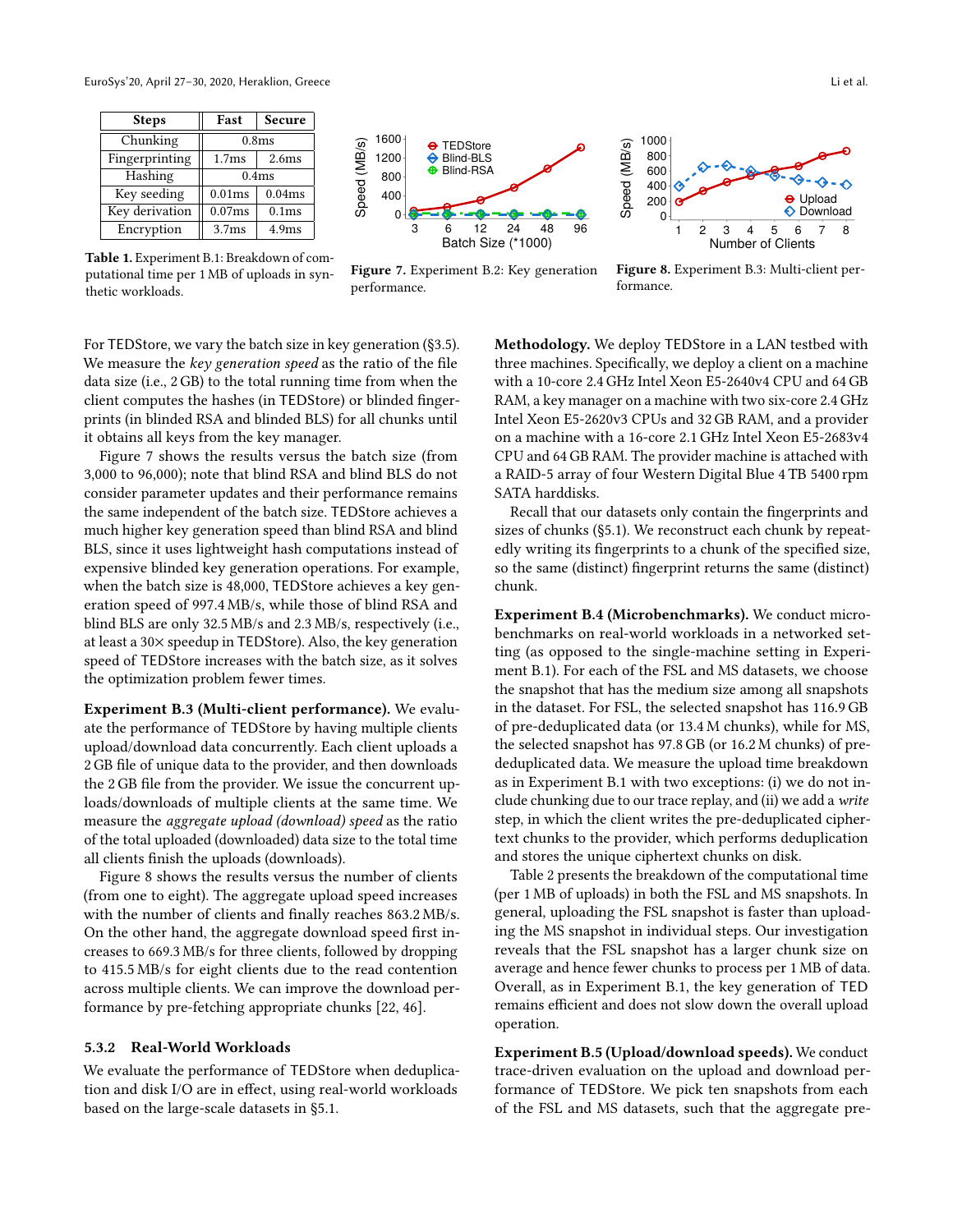<span id="page-12-1"></span>

| <b>Steps</b>   | FSL               | MS                |
|----------------|-------------------|-------------------|
| Fingerprinting | 2.7 <sub>ms</sub> | 2.7 <sub>ms</sub> |
| Hashing        | 0.4 <sub>ms</sub> | 0.4 <sub>ms</sub> |
| Key seeding    | 1.3 <sub>ms</sub> | 2.0 <sub>ms</sub> |
| Key derivation | 0.07ms            | 0.1 <sub>ms</sub> |
| Encryption     | 5.4ms             | 5.6ms             |
| Write          | 5.4ms             | 5.8ms             |

Table 2. Experiment B.4: Breakdown of computational time per 1 MB of uploads in realworld workloads.



Figure 9. Experiment B.5: Upload/download speeds in real-world workloads. The x-axis represents the snapshots based on their upload/download orders.

deduplicated sizes of the FSL and MS snapshots are 2.0 TB and 1.1 TB, respectively. We upload the selected snapshots of each dataset in the order of their creation times, followed by downloading them.

Figure [9](#page-12-1) shows the upload and download speeds for each snapshot. The upload speed remains stable, at 122.0-133.8 MB/s in FSL and 110.6-116.9 MB/s in MS. Note that the upload speed is lower than that in our evaluation on synthetic workloads (Experiment B.3), mainly due to the fingerprint index access overhead. Specifically, we now implement the fingerprint index based on LevelDB [\[2\]](#page-13-29), which incurs high I/O compaction overhead when the number of entries increases [\[50\]](#page-14-24). For example, the number of fingerprint index entries in the MS dataset is about 1.78× that in the FSL dataset, so the upload speed of the MS dataset is 12.2% less than that of the FSL dataset.

The download speed generally decreases in both datasets, from 67.0 MB/s to 48.0 MB/s in FSL and from 57.6 MB/s to 37.9 MB/s in MS. In addition to the lookup overhead in the fingerprint index for identifying chunk locations, chunk fragmentation [\[46\]](#page-14-22) also degrades the restore performance of the later added snapshots, whose chunks are scattered in storage after deduplication. Thus, more disk seeks are incurred to retrieve the later added snapshots.

To improve the upload/download performance, we can optimize the indexing techniques [\[69,](#page-14-25) [72\]](#page-14-6), as well as leverage rewriting and caching to mitigate chunk fragmentation [\[46\]](#page-14-22). We pose these issues as future work.

## <span id="page-12-0"></span>6 Related Work

Encrypted deduplication. MLE [\[16\]](#page-13-1) formalizes the theoretical framework of encrypted deduplication. Follow-up studies address different aspects of MLE from a theoretical perspective, including parameter dependency [\[4\]](#page-13-20), data correlation [\[14\]](#page-13-21), and updates [\[70\]](#page-14-26). Liu et al. [\[49\]](#page-14-27) present a generalized security model for encrypted deduplication.

On the applied side, various encrypted deduplication systems (e.g., [\[5,](#page-13-10) [8,](#page-13-11) [24,](#page-13-12) [26,](#page-13-2) [37,](#page-13-13) [58,](#page-14-8) [64,](#page-14-9) [68\]](#page-14-10)) realize the MLE construction via convergent encryption (CE) [\[26\]](#page-13-2). Some approaches augment CE with secret sharing [\[45\]](#page-14-14) and transparent metadata management [\[62\]](#page-14-28). However, CE is vulnerable

to offline brute-force attacks ([§2.1\)](#page-1-0).

DupLESS [\[15\]](#page-13-3) implements server-aided MLE by performing key management in a dedicated key manager, so as to defend against offline brute-force attacks ([§2.1\)](#page-1-0). Several studies improve DupLESS in different aspects, such as quorumbased key management [\[27\]](#page-13-30), efficient key generation via cross-user file-level deduplication [\[71\]](#page-14-29), and decentralized key agreement among users without a dedicated key manager [\[48\]](#page-14-30). Some studies augment encrypted deduplication with new functionalities, such as periodic verification of storage space [\[10\]](#page-13-32), dynamic access control [\[59\]](#page-14-31), bandwidth-efficient uploads [\[25\]](#page-13-34), or space-efficient metadata management [\[43\]](#page-14-32).

However, all the above implementations of encrypted deduplication build on deterministic encryption and inevitably leak the frequency distribution of original data.

Attacks against encrypted deduplication. Some studies identify potential attacks against encrypted deduplication. Offline brute-force attacks [\[15\]](#page-13-3) can infer the original plaintext chunk of a ciphertext chunk by testing all candidate plaintext chunks, or learn the remaining content of a file [\[67\]](#page-14-33). Side-channel attacks [\[11,](#page-13-35) [25,](#page-13-34) [31,](#page-13-36) [32,](#page-13-9) [57,](#page-14-34) [73\]](#page-14-35) can infer the content of an already stored file by examining if a chunk can be deduplicated via client-side deduplication. Ritzdorf et al. [\[61\]](#page-14-36) exploit chunk sizes to infer the existence of a file. TED performs server-aided MLE and provider-side deduplication to defend against offline brute-force attacks and side-channel attacks, respectively ([§2.2\)](#page-2-0). It can also be combined with the countermeasures against chunk size leakage [\[61\]](#page-14-36).

Our work focuses on defending against frequency analysis in encrypted deduplication. Li et al. [\[44\]](#page-14-1) show how to increase the inference rate of frequency analysis (from an adversarial perspective) by exploiting chunk locality [\[47,](#page-14-5) [72\]](#page-14-6). TED defends against frequency analysis by relaxing the deterministic nature of MLE via a tunable mechanism.

Defenses against frequency analysis. In [§2.4,](#page-3-0) we have reviewed the limitations of existing defense approaches against frequency analysis in encrypted deduplication. Some studies propose frequency analysis defenses for encrypted databases. Kerschbaum [\[39\]](#page-14-17) as well as Lewi and Wu [\[42\]](#page-14-19) propose to hide attribute frequencies by randomizing ciphertexts. Frequency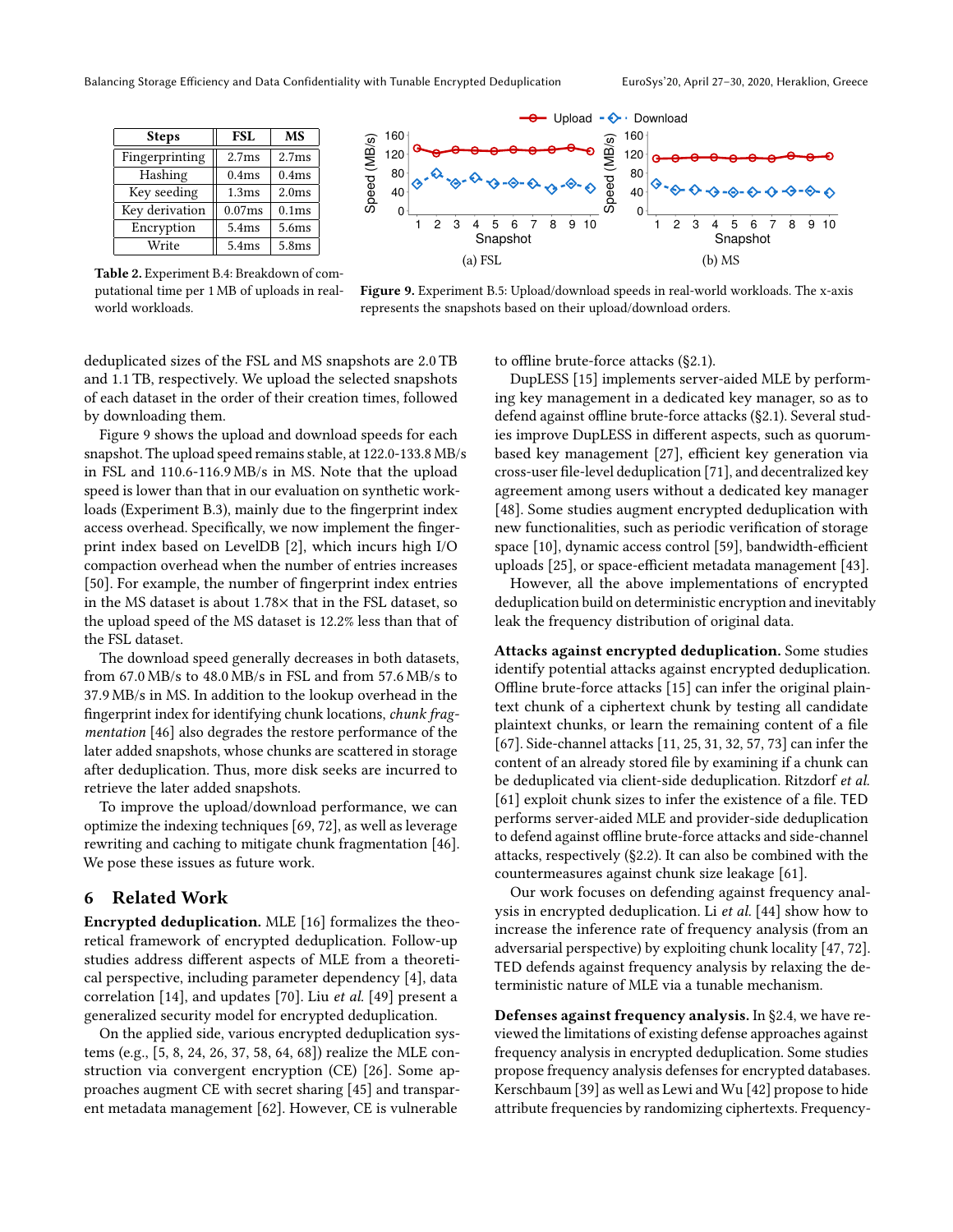smoothing encryption [\[41\]](#page-14-18) formalizes a cryptographic framework to prevent frequency analysis in databases. Such approaches, however, cannot be adapted to encrypted deduplication, since they either prohibit deduplication for generating random ciphertexts [\[39,](#page-14-17) [42\]](#page-14-19), or incur high performance overhead by using computational expensive cryptographic primitives (e.g., homomorphic encoding) [\[41\]](#page-14-18).

## 7 Conclusion

This paper addresses the dilemma of achieving both storage efficiency and data confidentiality in encrypted deduplication for outsourced storage. TED is a new cryptographic primitive that supports tunable encrypted deduplication, in which users can balance the trade-off between storage efficiency and data confidentiality through a configurable storage blowup factor, so as to relax the deterministic nature of the well-known MLE primitive and defend against frequency analysis. We realize TED in an encrypted deduplication storage prototype TEDStore, and demonstrate via extensive trace-driven evaluation that TED enables a tunable storage-confidentiality trade-off and incurs low performance overhead.

## Acknowledgement

We thank our shepherd, Gala Yadgar, and the anonymous reviewers for their valuable comments. We thank Haibin Zhang for his early suggestions. This work was supported in part by grants by National Key R&D Program of China (Grant number 2017YFB0802300), National Natural Science Foundation of China (Grant numbers 61972073 and 61602092), Open Research Project of the State Key Laboratory of Information Security, Institute of Information Engineering, Chinese Academy of Sciences (Grant number 2019-MS-05), and the Research Grants Council of Hong Kong (CRF C7036-15G).

## References

- <span id="page-13-5"></span>[1] FSL traces and snapshots public archive. <http://tracer.filesystems.org/>.
- <span id="page-13-29"></span>[2] LevelDB. <https://github.com/google/leveldb>.
- <span id="page-13-27"></span>[3] OpenSSL: Cryptography and SSL/TLS toolkit. [https://www.openssl.](https://www.openssl.org/) [org/](https://www.openssl.org/).
- <span id="page-13-20"></span>[4] M. Abadi, D. Boneh, I. Mironov, A. Raghunathan, and G. Segev. Message-locked encryption for lock-dependent messages. In Proc. of CRYPTO, 2013.
- <span id="page-13-10"></span>[5] A. Adya, W. J. Bolosky, M. Castro, G. Cermak, R. Chaiken, J. R. Douceur, J. Howell, J. R. Lorch, M. Theimer, and R. P. Wattenhofer. Farsite: Federated, available, and reliable storage for an incompletely trusted environment. In Proc. of USENIX OSDI, 2002.
- <span id="page-13-17"></span>[6] I. A. Al-Kadit. Origins of Cryptology: The Arab Contributions. Cryptologia, 16(2):97–126, 1992.
- <span id="page-13-24"></span>[7] G. Amvrosiadis and M. Bhadkamkar. Identifying trends in enterprise data protection systems. In Proc. of USENIX ATC, 2015.
- <span id="page-13-11"></span>[8] P. Anderson and L. Zhang. Fast and secure laptop backups with encrypted de-duplication. In Proc. of USENIX LISA, 2010.
- <span id="page-13-28"></span>[9] A. Appleby. SMHasher. <https://github.com/aappleby/smhasher>.
- <span id="page-13-32"></span>[10] F. Armknecht, J.-M. Bohli, G. O. Karame, and F. Youssef. Transparent data deduplication in the cloud. In Proc. of ACM CCS, 2015.
- <span id="page-13-35"></span>[11] F. Armknecht, C. Boyd, G. T. Davies, K. Gjøsteen, and M. Toorani. Side

channels in deduplication: Trade-offs between leakage and efficiency. In Proc. of ACM ASIACCS, 2017.

- <span id="page-13-18"></span>[12] G. Ateniese, R. Burns, R. Curtmola, J. Herring, L. Kissner, Z. Peterson, and D. Song. Provable data possession at untrusted stores. In Proc. of ACM CCS, 2007.
- <span id="page-13-26"></span>[13] T. Baignères, P. Junod, and S. Vaudenay. How far can we go beyond linear cryptanalysis? In Proc. of ASIACRYPT, 2004.
- <span id="page-13-21"></span>[14] M. Bellare and S. Keelveedhi. Interactive message-locked encryption and secure deduplication. In Proc. of PKC, 2015.
- <span id="page-13-3"></span>[15] M. Bellare, S. Keelveedhi, and T. Ristenpart. DupLESS: Server-aided encryption for deduplicated storage. In Proc. of USENIX Security, 2013.
- <span id="page-13-1"></span>[16] M. Bellare, S. Keelveedhi, and T. Ristenpart. Message-locked encryption and secure deduplication. In Proc. of EUROCRYPT, 2013.
- <span id="page-13-22"></span>[17] D. Bhagwat, K. Eshghi, D. D. E. Long, and M. Lillibridge. Extreme binning: Scalable, parallel deduplication for chunk-based file backup. In Proc. of IEEE MASCOTS, 2009.
- <span id="page-13-15"></span>[18] V. Bindschaedler, P. Grubbs, D. Cash, T. Ristenpart, and V. Shmatikov. The tao of inference in privacy-protected databases. In Proc. of VLDB, 2018.
- <span id="page-13-7"></span>[19] J. Black. Compare-by-hash: A reasoned analysis. In Proc. of USENIX ATC, 2006.
- <span id="page-13-25"></span>[20] S. Boyd and L. Vandenberghe. Convex Optimization. Cambridge University Press, 2004.
- <span id="page-13-23"></span>[21] A. Z. Broder. On the resemblance and containment of documents. In Proc. of SEQUENCES, pages 21–29, 1997.
- <span id="page-13-33"></span>[22] Z. Cao, H. Wen, F. Wu, and D. H. Du. ALACC: Accelerating restore performance of data deduplication systems using adaptive look-ahead window assisted chunk caching. In Proc. of USENIX FAST, 2018.
- <span id="page-13-4"></span>[23] G. Cormode and S. Muthukrishnan. An improved data stream summary: the count-min sketch and its applications. Journal of Algorithms, 55(1):58–75, 2005.
- <span id="page-13-12"></span>[24] L. P. Cox, C. D. Murray, and B. D. Noble. Pastiche: Making backup cheap and easy. In Proc. of USENIX OSDI, 2002.
- <span id="page-13-34"></span>[25] H. Cui, C. Wang, Y. Hua, Y. Du, and X. Yuan. A bandwidth-efficient middleware for encrypted deduplication. In Proc. of IEEE DSC, 2018.
- <span id="page-13-2"></span>[26] J. R. Douceur, A. Adya, W. J. Bolosky, P. Simon, and M. Theimer. Reclaiming space from duplicate files in a serverless distributed file system. In Proc. of IEEE ICDCS, 2002.
- <span id="page-13-30"></span>[27] Y. Duan. Distributed key generation for encrypted deduplication: Achieving the strongest privacy. In Proc. of ACM CCSW, 2014.
- <span id="page-13-6"></span>[28] K. Eshghi and H. K. Tang. A framework for analyzing and improving content-based chunking algorithms. Technical Report HPL-2005- 30(R.1), Hewlett-Packard Laboratories, 2005.
- <span id="page-13-31"></span>[29] V. Goyal, O. Pandey, A. Sahai, and B. Waters. Attribute-based encryption for fine-grained access control of encrypted data. In Proc. of ACM CCS, 2006.
- <span id="page-13-14"></span>[30] P. Grubbs, K. Sekniqi, V. Bindschaedler, M. Naveed, and T. Ristenpart. Leakage-abuse attacks against order-revealing encryption. In Proc. of IEEE S & P, 2017.
- <span id="page-13-36"></span>[31] S. Halevi, D. Harnik, B. Pinkas, and A. Shulman-Peleg. Proofs of ownership in remote storage systems. In Proc. of ACM CCS, 2011.
- <span id="page-13-9"></span>[32] D. Harnik, B. Pinkas, and A. Shulman-Peleg. Side channels in cloud services: Deduplication in cloud storage. IEEE Security & Privacy, 8(6):40–47, 2010.
- <span id="page-13-16"></span>[33] HIPAA Journal. Hard drive theft sees data of 1 million individuals exposed. [https://www.hipaajournal.com/hard-drive-theft-sees-data-](https://www.hipaajournal.com/hard-drive-theft-sees-data-1-million-individuals-exposed-8859/)[1-million-individuals-exposed-8859/](https://www.hipaajournal.com/hard-drive-theft-sees-data-1-million-individuals-exposed-8859/), 2017.
- <span id="page-13-0"></span>[34] IDC. Data age 2025. [https://www.seagate.com/our-story/data-age-](https://www.seagate.com/our-story/data-age-2025/)[2025/](https://www.seagate.com/our-story/data-age-2025/).
- <span id="page-13-8"></span>[35] K. Jin and E. L. Miller. The effectiveness of deduplication on virtual machine disk images. In Proc. of ACM SYSTOR, 2009.
- <span id="page-13-19"></span>[36] A. Juels and B. S. Kaliski, Jr. Pors: Proofs of retrievability for large files. In Proc. of ACM CCS, 2007.
- <span id="page-13-13"></span>[37] M. Kallahalla, E. Riedel, R. Swaminathan, Q. Wang, and K. Fu. Plutus: